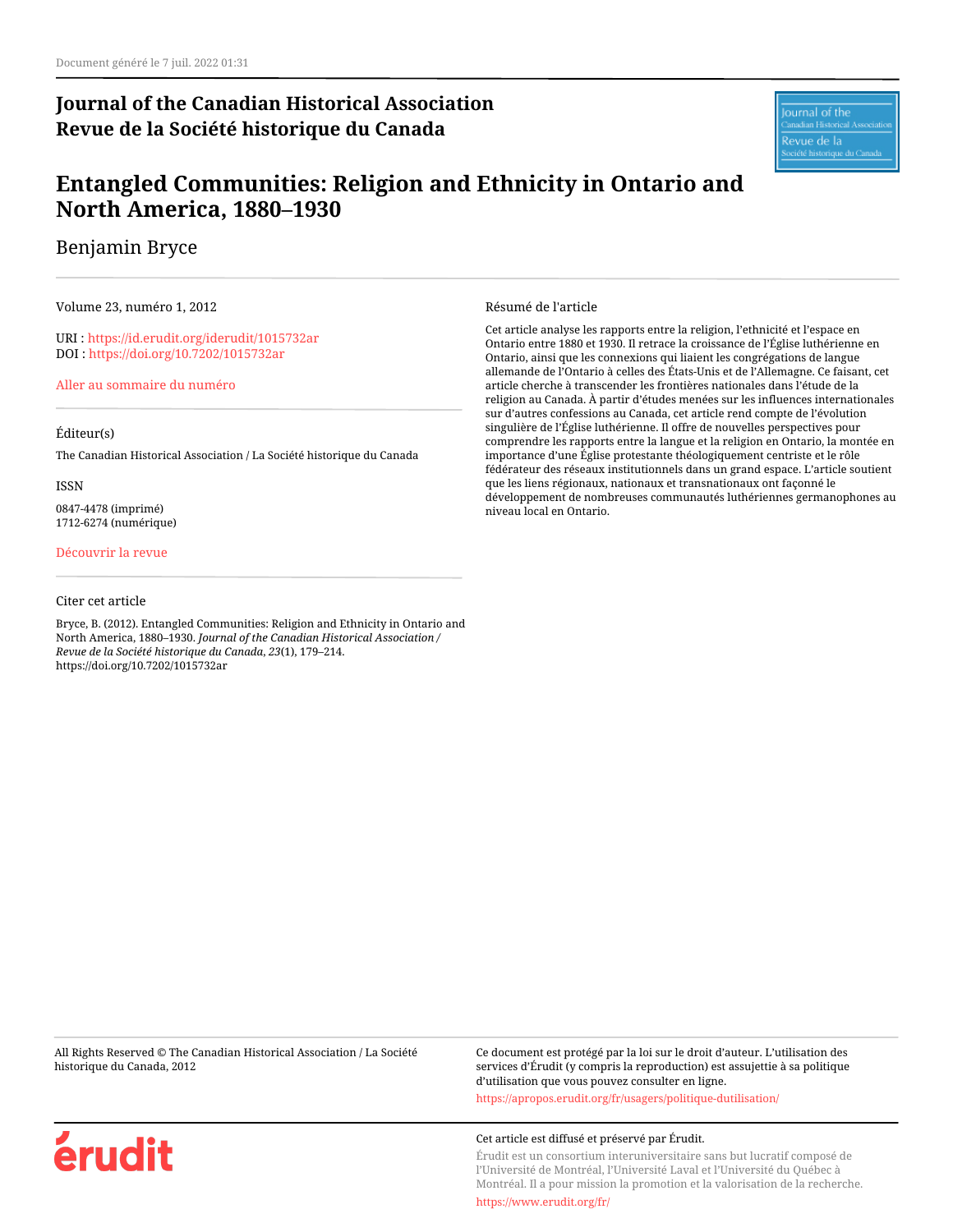# **Entangled Communities: Religion and Ethnicity in Ontario and North America, 1880–1930**

### **BENJAMIN BRYCE**

#### *Abstract*

*This article examines the relationship between religion, ethnicity, and space in Ontario between 1880 and 1930. It tracks the spread of organized Lutheranism across Ontario as well as the connections that bound German-language Lutheran congregations to the United States and Germany. In so doing, this article seeks to push the study of religion in Canada beyond national boundaries. Building on a number of studies of the international influences on other denominations in Canada, this article charts out an entangled history that does not line up with the evolution of other churches. It offers new insights about the relationship between language and denomination in Ontario society, the rise of a theologically-mainstream Protestant church, and the role of institutional networks that connected people across a large space. The author argues that regional, national, and transnational connections shaped the development of many local German-language Lutheran communities in Ontario.*

### *Résumé*

*Cet article analyse les rapports entre la religion, l'ethnicité et l'espace en Ontario entre 1880 et 1930. Il retrace la croissance de l'Église luthérienne en Ontario, ainsi que les connexions qui liaient les congrégations de langue allemande de l'Ontario à celles des États-Unis et de l'Allemagne. Ce faisant, cet article cherche à transcender les frontières nationales dans l'étude de la religion au Canada. À partir d'études menées sur les influences inter nationales sur d'autres confessions au Canada, cet article rend compte de l'évolution singulière de l'Église luthérienne. Il offre de nouvelles perspectives pour comprendre les rapports entre la langue et la religion en Ontario, la montée en importance d'une Église protestante théologiquement centriste et le rôle fédérateur des réseaux institutionnels dans un grand espace. L'article soutient que les liens régionaux, nationaux et transnationaux ont façonné le développement de nombreuses communautés luthériennes germanophones au niveau local en Ontario.*

JOURNAL OF THE CHA 2012 New Series, Vol. 23, no. 1

REVUE DE LA SHC 2012 Nouvelle série, vol. 23, nº 1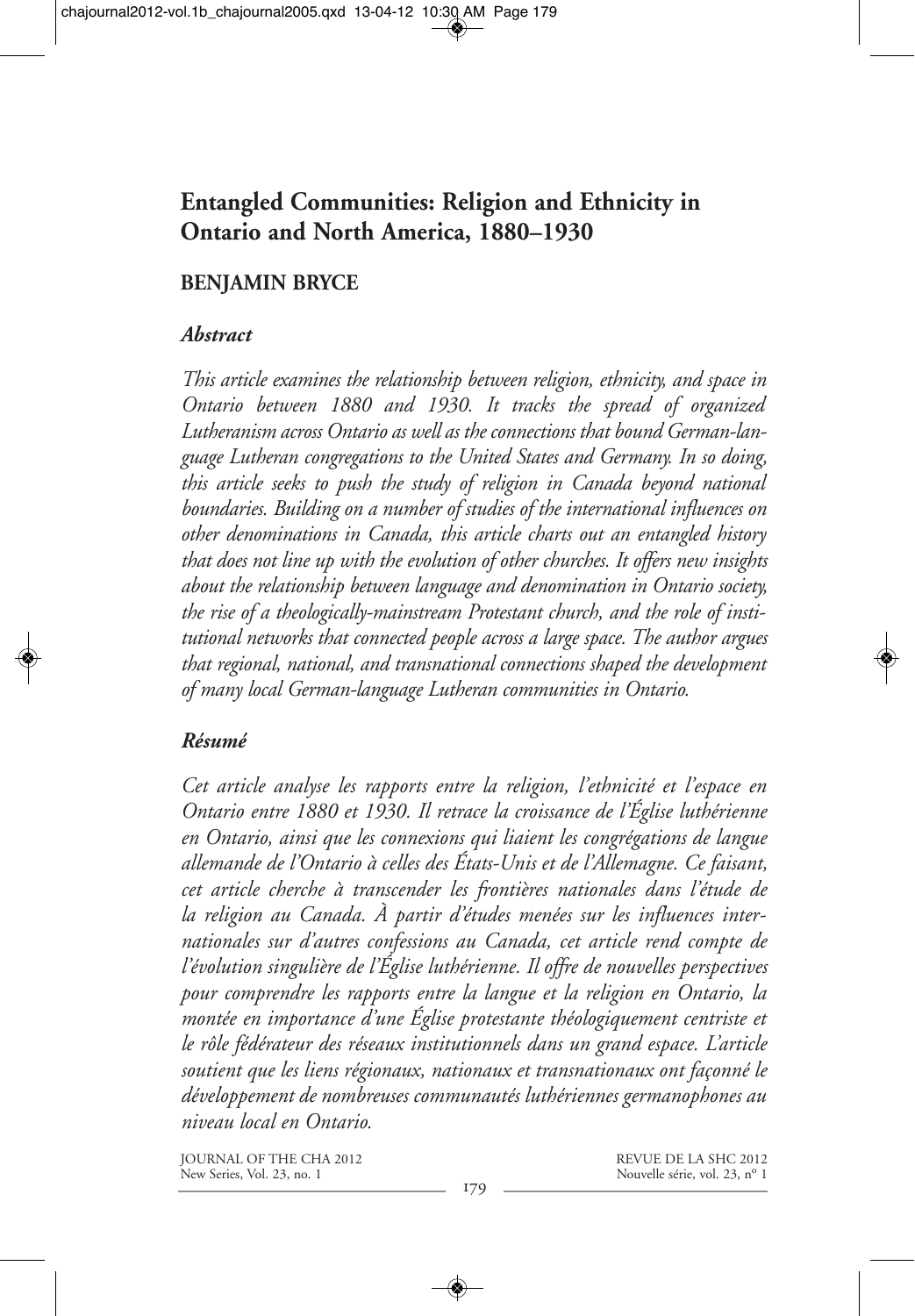In 1886, Emil Hoffmann immigrated from Kropp, Germany to Wellesley, Ontario. The 24-year-old Lutheran pastor quickly became a dominant figure in the Canada Synod, a German-language religious body that served as an umbrella organization for approximately 70 Lutheran congregations in Ontario. Over his career, Hoffmann led German-language Lutheran congregations in Hamilton from 1889 until 1904, Berlin from 1904 to 1912, and Toronto from 1912 to 1920. Between 1902 and 1920, he served as the synod's president.<sup>1</sup> In 1920, he became the president of Waterloo Lutheran College, a position he held until soon before his sudden death in 1926.<sup>2</sup> Early in his career, he became a member of the German Home Mission Board of the United States-based General Council, and in 1913 the Toronto pastor became the president of the board, making him a key figure in North American Lutheranism.<sup>3</sup>

Hoffmann came to Ontario because of the institutional connections established in the 1880s between the Canada Synod, the General Council, and a seminary in Germany. He met and corresponded with representatives of German Lutheran religious bodies in the United States on a regular basis over his four decades as a pastor, synodical president, and leader of a loosely-defined ethno-religious community in Ontario. German-speaking Lutherans such as Hoffmann interacted with people in many parts of North America through their involvement in the Ontario-wide synod, their support of missionary activities in Manitoba and major American cities, their financial contributions to Lutheran seminaries in the United States and Germany, and their collaboration in charitable projects with Lutheran bodies in the United States.

This article argues that regional, national, and transnational connections shaped many German-language Lutheran communities at the local level in Ontario. It explores the relationship between religion, ethnicity, and space in Ontario and North America, themes that have been largely overlooked in the historiography about German speakers in Ontario and that deserve more attention in the historiographies on religion and migration in Canada more generally.4 It focuses on the relationships between local congregations, two competing regional umbrella organizations (the Canada Synod and the Canada District of the Missouri Synod), and the overarching Lutheran bodies in the United States (the General Council and the Missouri Synod) to which the Canada Synod and Canada District belonged. It analyzes the spread of

180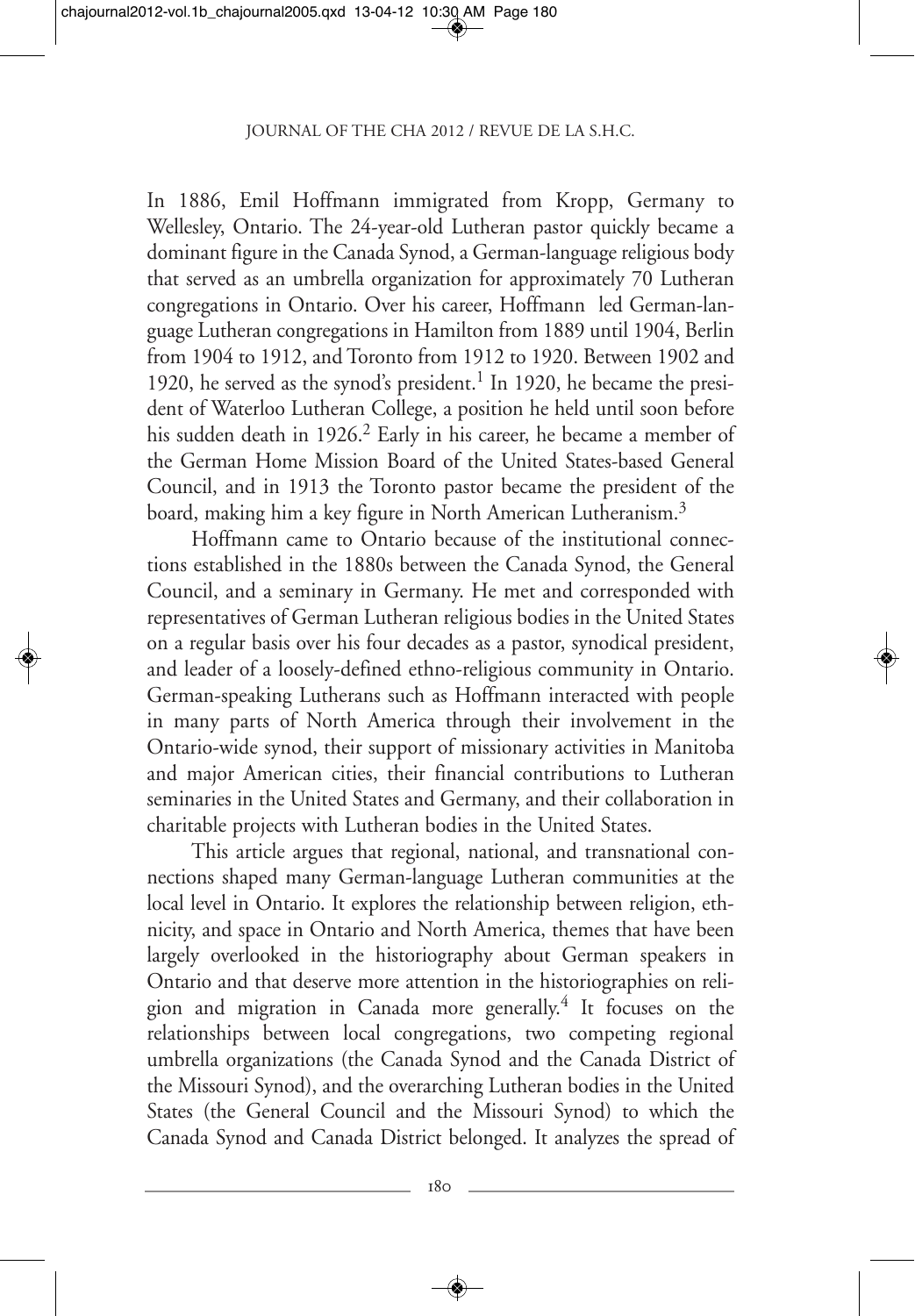organized Lutheranism, the importance of the German language for this denomination, and the connections that bound Lutheran congregations in Ontario to the United States and Germany. It offers new insights about the place of ethnicity in Ontario society, the evolution of a theologicallymainstream Protestant denomination, and the ways that institutional networks connected people in towns and cities across a large space. Both the size of this network and movements through it had a profound impact on the nature of the German-language religious institutions that developed in individual congregations between 1880 and 1930.

This analysis highlights several parallels between Lutheranism and the international influences on other churches in Canada. In the midnineteenth century, the nascent Anglican Church and Methodist Church in Canada were profoundly shaped by the flow of clergymen and ideas from the United Kingdom.<sup>5</sup> Many of these transatlantic ties continued to the turn of the twentieth century, with the ongoing arrival of Methodist ministers from the United Kingdom to the Canadian Prairies.<sup>6</sup> Ruth Brouwer's seminal work about Canadian Presbyterian women's involvement in the foreign missionary movement in India highlights the circulation of ideas and activities across the Canadian-American border, but Brouwer contends that missionary work represents Canadians' strong interest in participating in the work of empire.7

The spread of Lutheranism complicates the history of religion in Canada. This denomination clearly did not grow out of nineteenth-century connections to the United Kingdom. First-generation immigrants and their children engaged in a variety of religious activities in a way similar to their Anglican, Methodist, and Presbyterian neighbours, but they did so in a dialogue with a much larger American religious body. Moreover, the members and leaders of Lutheran congregations were deeply interested in promoting the German language as a key component of their denomination. Both the Lutheran parallels with other Protestant churches and the ethnic interest of this denomination provide one example that can encourage historians to re-conceptualize the intersection of religion and nation in Canada between 1880 and 1930.

The idea that World War I played a decisive role in provoking a cultural eclipse of German ethnicity in North America was until recently a central argument in much of the historiography.8 Recent studies of Waterloo County, Ontario, and of American cities, including New York,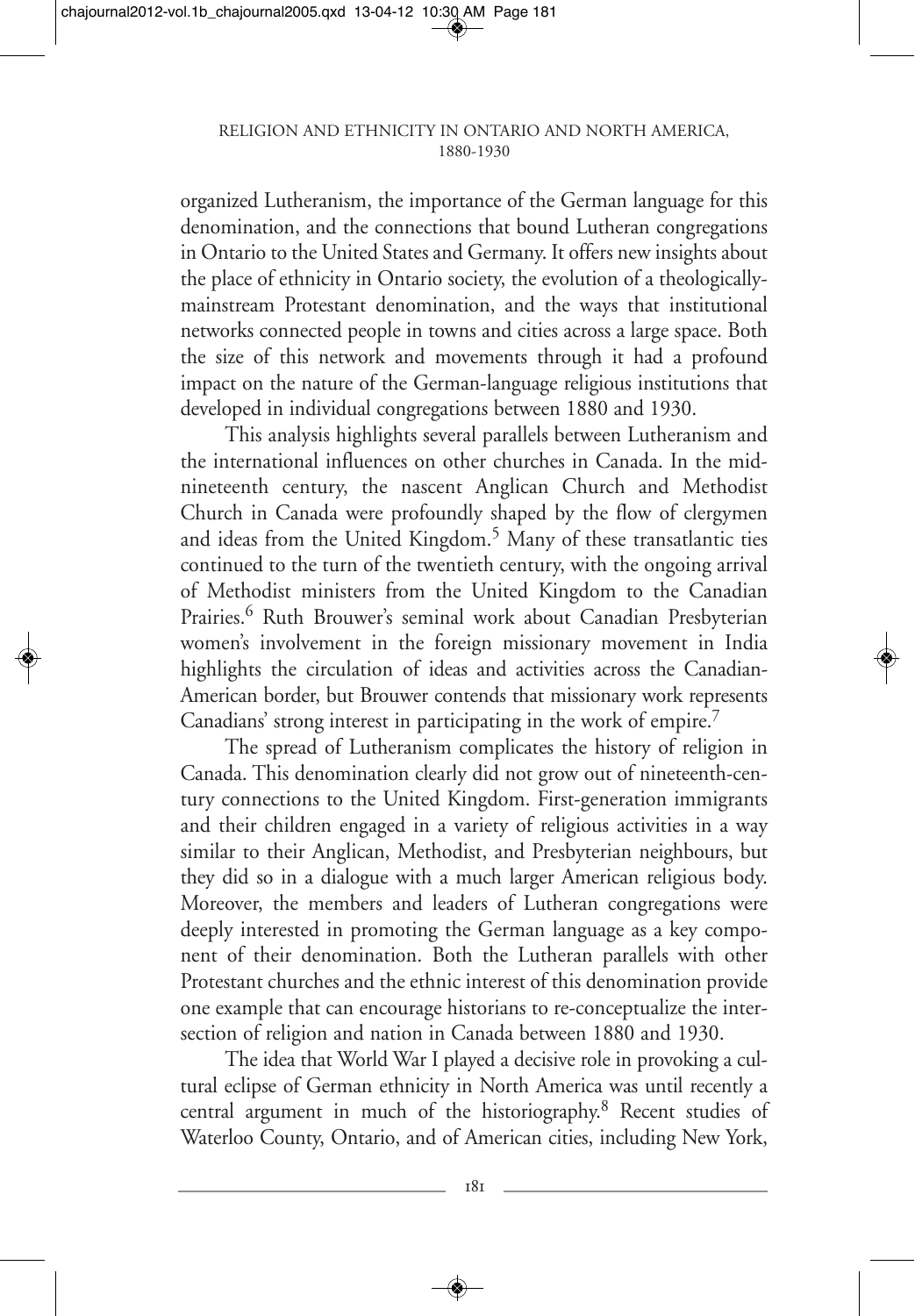Buffalo, and Philadelphia, have largely refuted this point, instead pointing to a long process of cultural change between the 1890s and 1914.<sup>9</sup> Barbara Lorenzkowski has shown that German speakers in Waterloo County and Buffalo were capable of promoting the decline of the German language in some domains on their own terms and well before the war began.<sup>10</sup>

My focus on religion further supports the recent historiographic developments that draw the focus away from the war. I offer evidence about the emergence of bilingualism, youth's preference for English, the creation of English-language congregations, and the establishment of an English-language Lutheran synod between 1890 and 1914, which further supports Lorenzkowski's argument about the cultural transformations that occurred in the decades before the war began. This article highlights, however, a number of continuities in the 1920s, such as the ongoing use of the German language in many Lutheran religious and social welfare activities and the importance of this language in maintaining connections between congregations in North America. Through organized religion, many people of German heritage in Ontario involved themselves in ethno-religious spaces during and after the war. Through the lens of religion, we can see several examples of linguistic and cultural continuity between 1910 and 1930. The pre-war changes and the postwar persistence of the German language further challenges the singular importance that scholars used to ascribe to World War I.

## **Entangled and Transnational History**

My spatial analysis of transnational, national, regional, and local scales provides a broader analytical framework for the history of religion and ethnicity in Canada. This approach suggests that political boundaries should not always serve as a frame of reference. The Lutheran Church was a transnational institution that was constructed and redefined in ongoing processes that crossed in and out of the country's political boundaries.

The concept of entangled history can help explain the activities of the thousands of people involved with this denomination. As Heinz-Gerhard Haupt and Jürgen Kocka explain, "entanglement-oriented approaches stress the connections, the continuity, the belonging-together, the hybridity of observable spaces or analytical units."11 Highlighting how a group of people participated in an entangled network defined by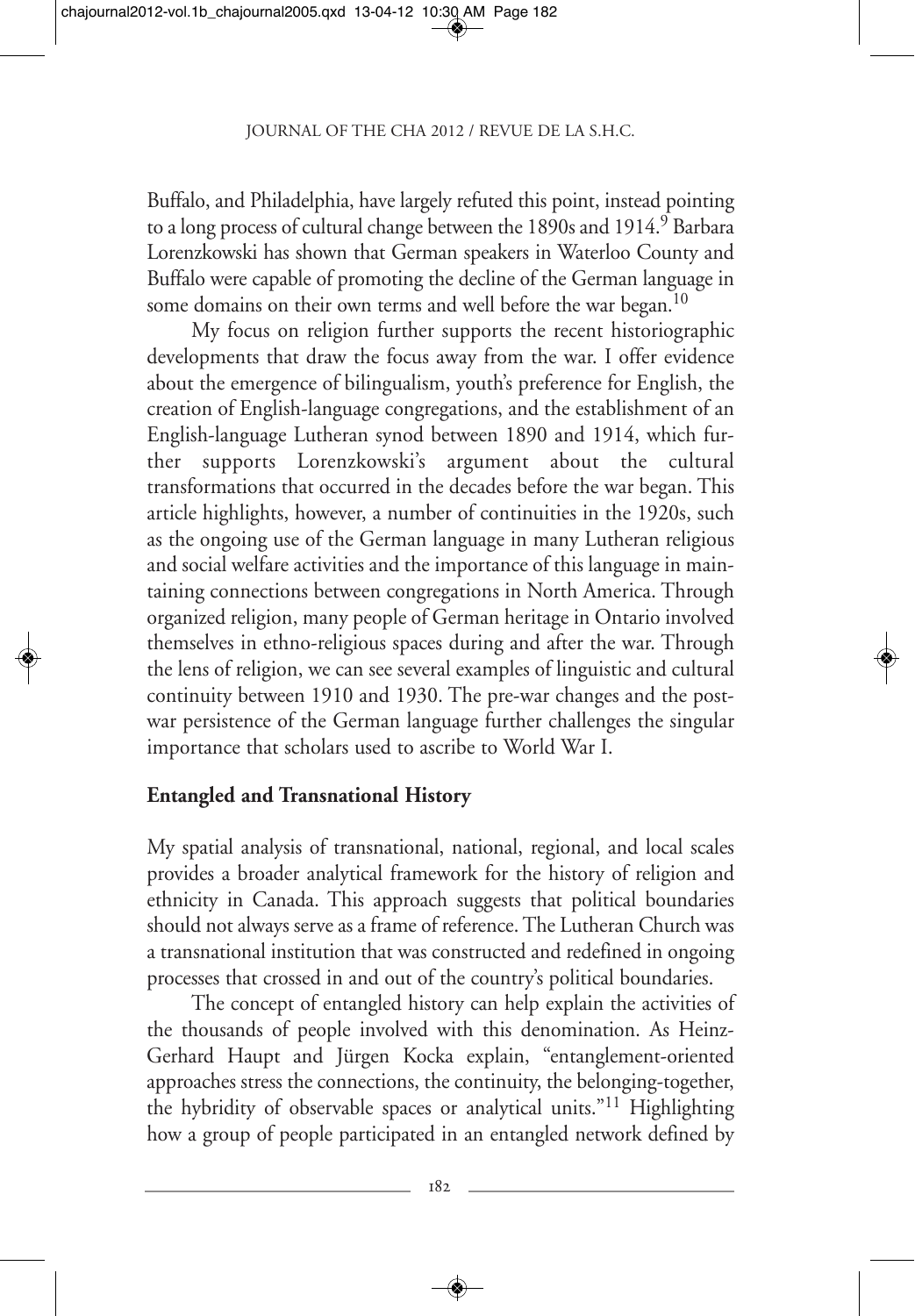ethnicity, language, and denomination that transcended political boundaries reveals an important way that Ontario or Canada had only partial influence. Thomas Bender, in a study of the relationship between American and global history, calls for "a history that understands national history as itself being made in and by histories that are both larger and smaller than the nation's."<sup>12</sup> He argues, "American history cannot be adequately understood unless it is incorporated into that global context."<sup>13</sup>

I use a transnational lens to understand the flow and circulation of people, ideas, and objects. I am aware of some scholars' concerns that other scholars have used the term mainly as an attractive rebranding of cross-border relationships such as that between Canada and the United States.14 In his transnational analysis of Japanese immigration to the American West, Eiichiro Azuma warns against the casual usage of the term "transnational" and of the danger of assuming that immigrants live in a "deterritorialized" or "denationalized" space.<sup>15</sup> Indeed, German speakers in Ontario did not always and entirely live in a transnational world. However, the flow of people, ideas, and money to and from the United States — and to a lesser extent Germany — shaped the Germanlanguage institutions in the province.

In addition to a transnational analysis, however, it is important to note that German-language Lutheran congregations were also firmly anchored in Ontario and connected to one another. Examining the outside factors that influenced local institutions does not undermine the importance of national and local contexts. Provincial and national boundaries do not compete with transnational forces, but rather complement them or are even reinforced by them. Royden Loewen's examination of Mennonite communities in Manitoba and Nebraska shows both a great deal of cross border movement and the importance of two distinct contexts in Canada and the United States for one ethnic group.<sup>16</sup> Barbara Lorenzkowski has similar findings about the emergence of German-Canadian and German-American identities in the Great Lakes region.17

## **Spatial Dimensions of German Ontario**

A spatial focus expands our knowledge of German speakers in Ontario. In the historiography, scholars have focused mainly on Waterloo County and drawn almost exclusively from sources produced in that county.<sup>18</sup>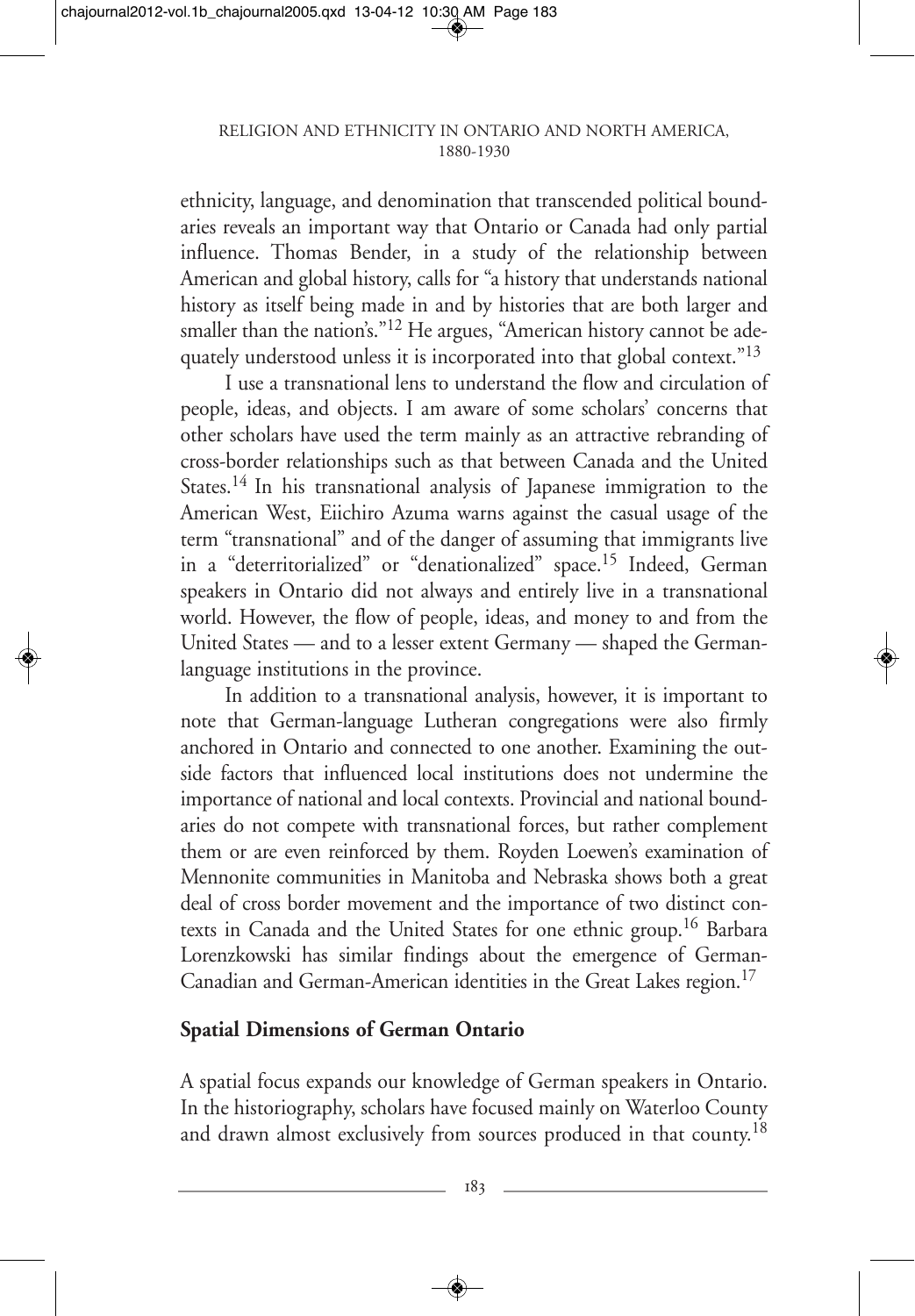With such a methodological approach, Waterloo County and its largest town, Berlin (renamed Kitchener in 1916), emerge as the centre of all things German. The consequence of such a viewpoint is that evidence from a single case study is extrapolated to represent the history of a much larger group of people who interacted with German ethnicity in a number of ways. Through churches and missionary work, practising German-speaking Lutherans formed a web of relationships that spread across Ontario. Organized religion entangled local congregations with many others across the province, and from these local and regional connections, German-speaking Lutherans engaged with a transnational world.

The emergence of organized Lutheranism corresponds with the spread of Presbyterianism, Methodism, and Anglicanism in Ontario.<sup>19</sup> On the one hand, this reveals that within an institution that tried to serve as an anchor for language maintenance and as a cornerstone of many local ethno-religious communities, Lutheran congregations joined in a process of denominational expansion and entrenchment to a similar degree as other churches in the province. On the other hand, organized Lutheranism in Ontario depended on ethnicity and on strong ties with more developed institutions in the United States. The differences that I will soon outline between this theologically-mainstream denomination and several English-language churches underscore an important, but unstudied, feature of the emerging Protestant culture of Ontario at the turn of the twentieth century.20

Map I illustrates the counties with a congregation belonging to the Canada Synod in 1900. It elucidates the spatial network that extended across Ontario and that connected practising Lutherans at the provincial level. Congregations in Waterloo County are important parts of this history, but, ultimately, it is a history of a much larger space. Until 1904, the only German-language congregation in the town of Berlin was a member of the Canada District of the Missouri Synod rather than of the Canada Synod. The fact that the largest German-language institution in Canada in this period — the Canada Synod — did not have a congregation in Berlin calls into question the primacy given to the town in the history of German speakers in the province. In addition, a brief glance at a more detailed map of Ontario would reveal dozens of place names tied to a German-speaking past, such as Hanover, Mannheim, Zurich,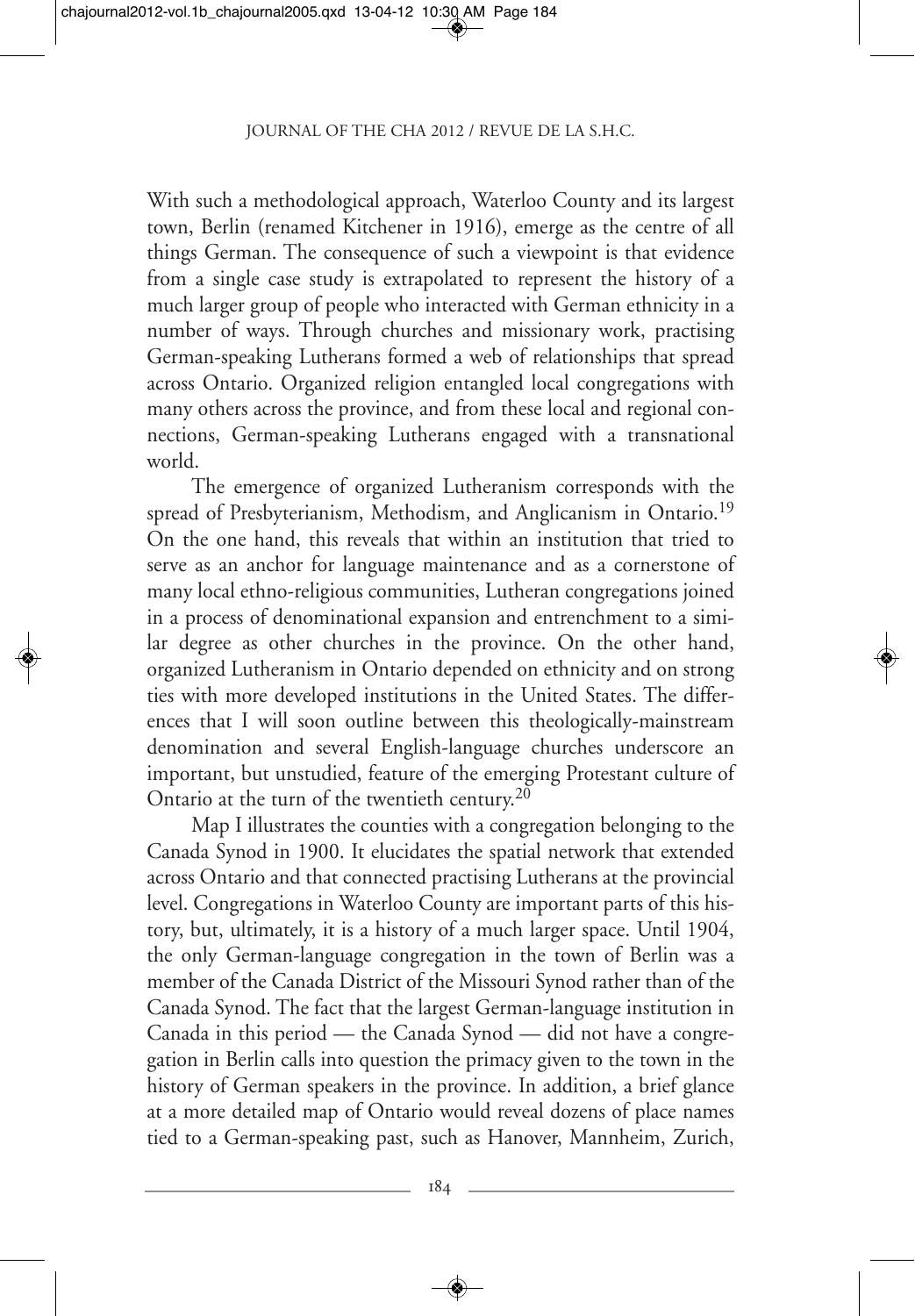Baden, New Hamburg, Hespeler, Heidelberg, Hessen, Schwartz, and Breslau, all of which continue to this day and which undermine the singular importance of the renaming of Berlin in 1916.

Michigan York

Map I: Spatial Dimensions of the Canada Synod in 1900

© 2012 Google

The growth of Canada Synod and the Canada District between 1880 and 1930 exceeded the increase of German speakers in the province. The history documented in this study is one linked to 81 Lutheran congregations in 1880 and 153 by 1930. The two decades between 1880 and 1900 were a period of expansion, as indicated in Tables I and II below.

|      | Pastors | Congregations | <b>Baptized Members</b> |
|------|---------|---------------|-------------------------|
| 1880 | 19      | 53            | 6,754                   |
| 1890 | 31      | 73            | 8,802                   |
| 1900 | 38      | 87            | 19,229                  |
| 1910 | 35      | 80            | 20,893                  |
| 1918 | 44      |               | 23,049                  |
| 1930 | 55      | 86            | 25,882                  |

#### **Table I: Size of the Canada Synod, 1880–1930**<sup>21</sup>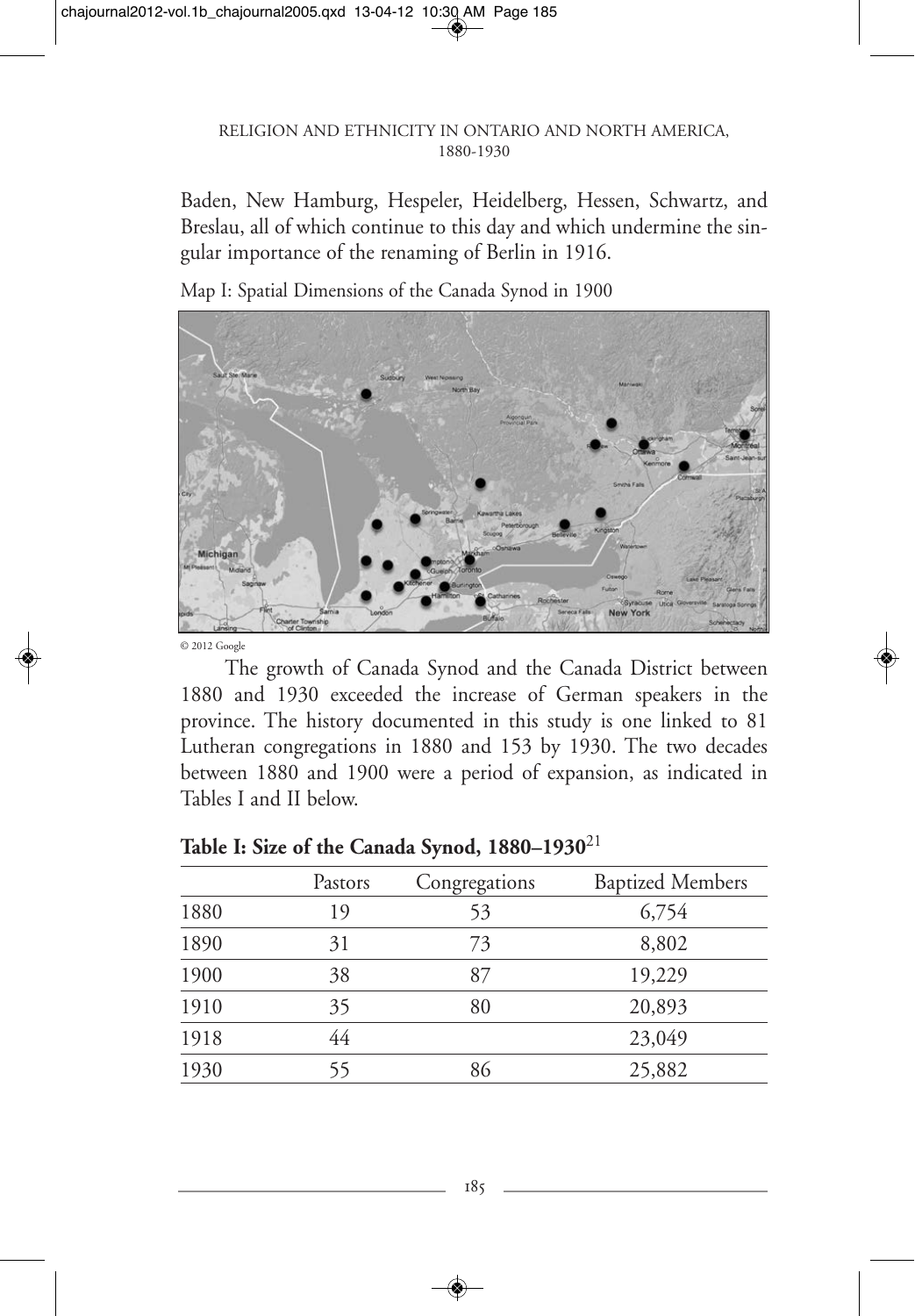|      | Pastors | Congregations | Communicants |
|------|---------|---------------|--------------|
| 1879 | 14      | 28            | 2,036        |
| 1899 | 23      | 42            | 3,860        |
| 1919 | 30      | 50            | 7,600        |
| 1929 |         |               | 8,318        |

**Table II: Size of the Canada District of the Missouri Synod, 1879–1929**<sup>22</sup>

The congregations in Toronto and Hamilton stood at centre stage for the Canada Synod, attracting a significant portion of the synod's missionary activities that targeted recent German-speaking immigrants in these emerging industrial cities. In 1892, E.M. Genzmer, a pastor from the main Toronto congregation, began missionary work in the Junction, an industrial area in the western part of the city. He reported to the synod at the annual meeting, however, that "the expected arrival of many German fellow believers [in this neighbourhood] has not taken place."<sup>23</sup> He decided to temporarily abandon the "West Toronto Mission," but he hoped that new German immigrants would join his downtown congregation.24 In 1900, pastors J.F. Bruch and P.W. Müller began efforts to found English-language Lutheran congregations in larger Canadian cities as a way to engage with a new generation of Canadian-born Lutherans and to welcome new Lutheran immigrants who were not German speakers.25 This led to the creation of the English-language St. Paul's congregation in Toronto in 1906, led by Müller, alongside the synod's German-language congregation.<sup>26</sup>

Like the Canada Synod, the Canada District of the Missouri Synod formed an institutional web across Ontario. While Berlin played a leading role in district affairs, it was just one of many nodes in the larger framework. Toronto and Hamilton were two sites where the Canada District hoped to expand. In 1903, W. Weinbach reported that missionary activities in Hamilton had not been particularly successful. He lamented that whereas in the past weekly services alternated between English and German, in recent months people had requested that only English services be held.27 By 1908, a full-fledged English-language congregation was founded in Hamilton while work in German floundered.<sup>28</sup>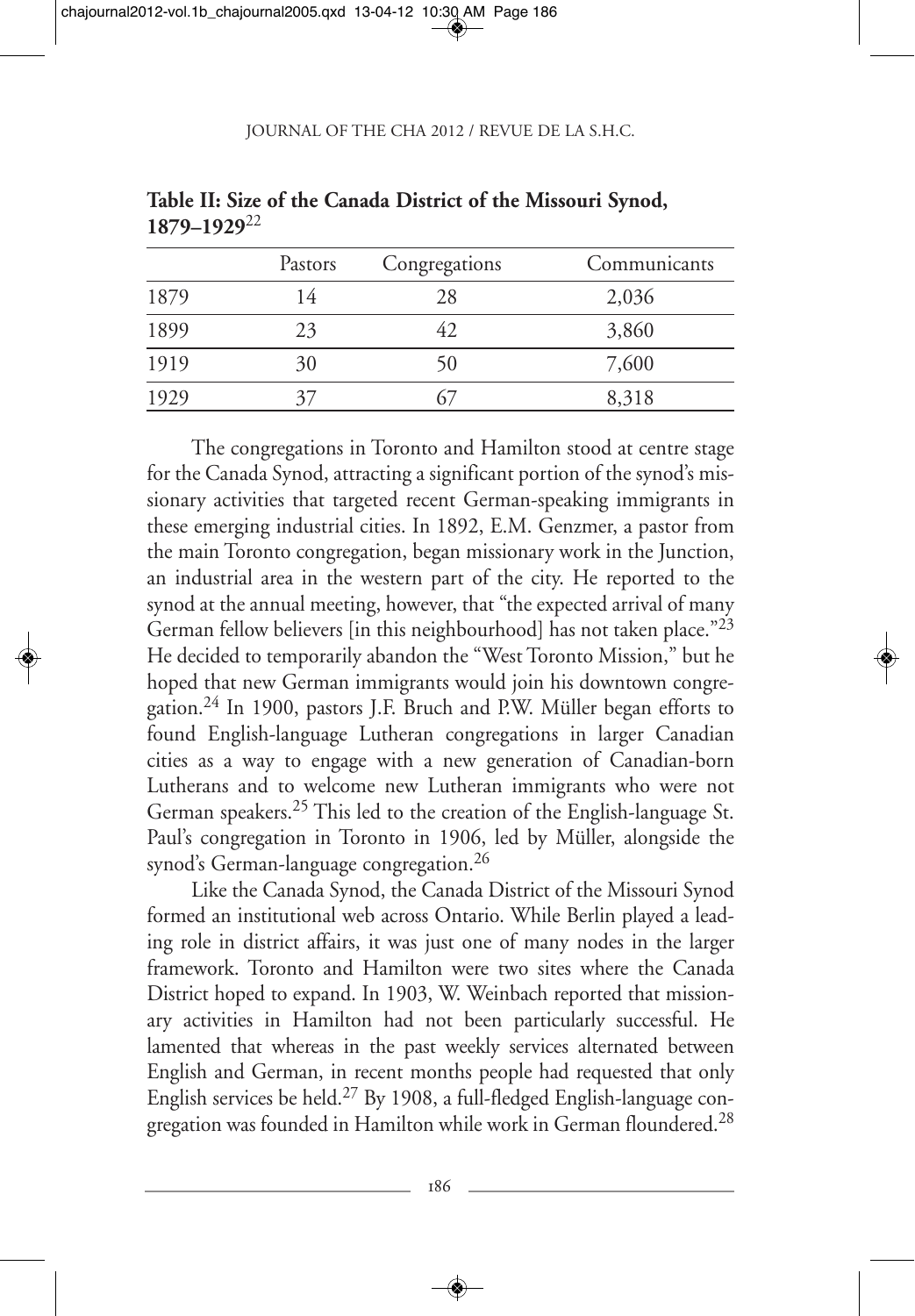The district's missionary work in Toronto began in 1902, but two pastors struggled to gain a foothold. They ministered in both German and English to gain more members.<sup>29</sup> By 1910, the district succeeded in founding a bilingual congregation, St. John's Evangelical Lutheran.<sup>30</sup>

In 1911, the editors of the Canada District's *Lutherisches Volksblatt* described Toronto as the new field of work for the district, and they spoke of the importance of succeeding in this project.<sup>31</sup> In 1911, W.C. Boese, the pastor of the Berlin congregation, happily reported in the *Volksblatt* that the Canada District would help the small congregation in Toronto to finance the construction of a church.<sup>32</sup> As a result, a small part of the contributions from every congregation in the province were funnelled to this project for the sake of expanding the spatial network of German-language Lutheranism and making inroads in Toronto. The Canada District's attempted expansion into Toronto and Hamilton faced off against the two congregations of the Canada Synod, which had been founded in 1851 and 1858 and were noticeably larger.<sup>33</sup> Although both of these cities had a low percentage of German speakers compared to the overall population, unlike Waterloo County, Toronto and Hamilton were nevertheless sites where German speakers lived and a fundamental part of the Lutheran gaze.

Different congregations across the province hosted the Canada Synod's annual meetings, and lay and pastoral representatives of almost all congregations in any given year attended them. Congregations in Toronto, Hamilton, and Waterloo were frequent hosts of these events, and Berlin's St. Matthäus congregation also came to the fore once the synod made inroads in the town in 1904.<sup>34</sup> Towns and cities in the Toronto-Hamilton-Waterloo area were practical choices for the annual meetings because of their central location for transportation from all directions, particularly if we recognize that congregations in eastern Ontario, Muskoka, and across southwestern Ontario were all members of the overarching structure of the Canada Synod. Finally, Toronto, Hamilton, Waterloo, and Berlin were often the congregations of the synod's pastoral leadership.

The spatial dimensions of these two competing Lutheran bodies and their interest in expanding into cities such as Toronto and Hamilton demonstrate the need to look beyond Berlin and Waterloo County in the study of Germans in Ontario. By situating this entangled history in a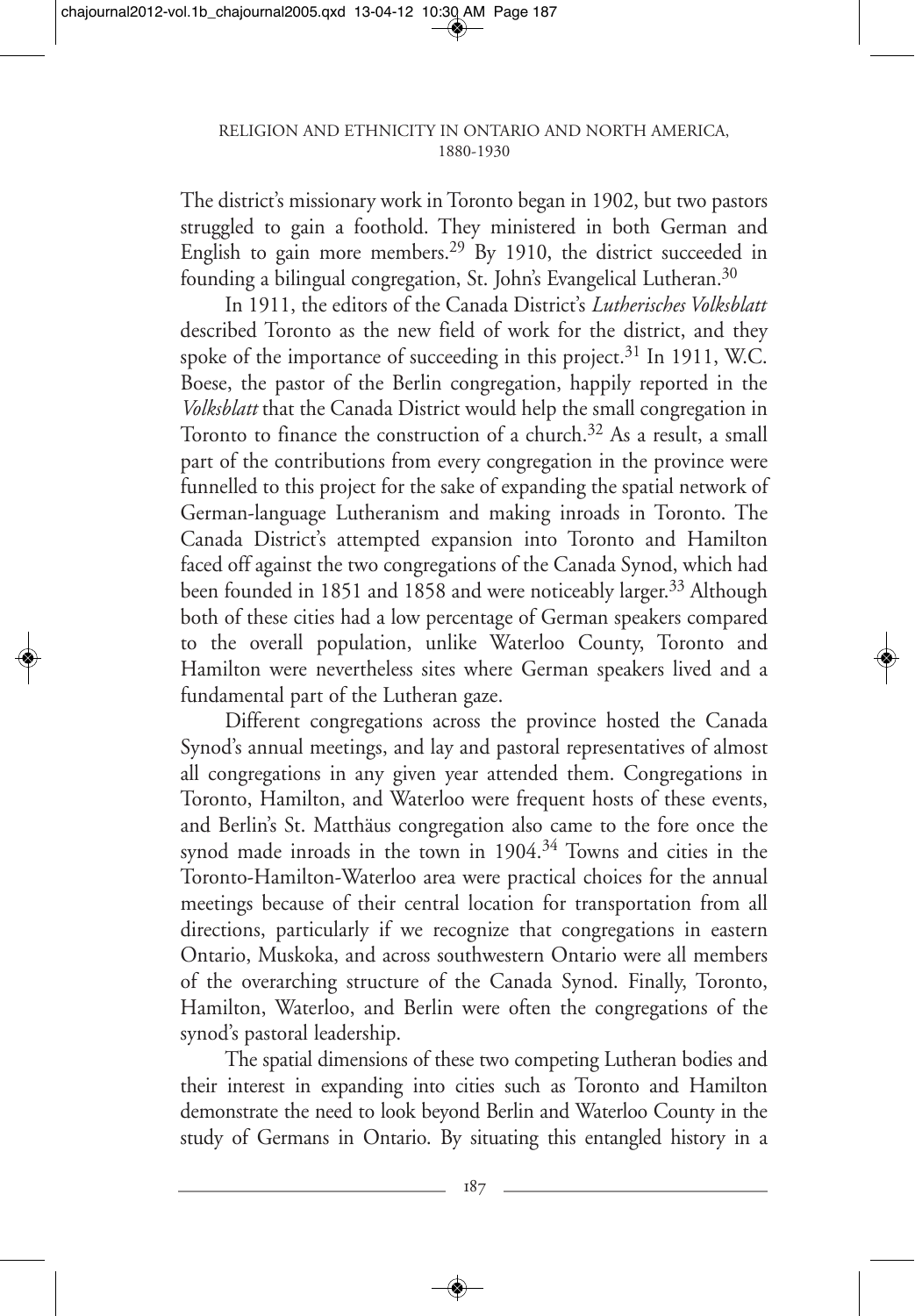broader study of the spread of organized religion in the late-nineteenth and early-twentieth centuries, we can see the importance that language and ethnicity played for some denominations.

### **Borders and Hubs: Pittsburgh, St. Louis, Philadelphia, and New York**

Between 1880 and 1930, Lutheran congregations in Ontario were bound to Lutheran organizations in Pittsburgh, St. Louis, Philadelphia, and New York. The connections between the Canada Synod and the Canada District and urban centres in the United States illustrate how German ethnicity in Ontario was tied to a broader North American history. Lutheran congregations in Ontario did not spring up organically from within the local German-speaking population, but rather emerged as the result of the concerted effort of missionary pastors belonging to American religious bodies.

The 1880s mark a crucial step in this process as the congregations in Ontario more firmly established their own institutional structure while still maintaining strong ties to the United States. The Pittsburgh Synod was the first Lutheran body to come to Ontario, and in the 1850s its pastors founded a number of congregations.<sup>35</sup> In 1861, these Ontario congregations amicably left the Pittsburgh Synod and formed the Canada Synod. In 1880, delegates from Pittsburgh continued to attend the synod's annual meetings.<sup>36</sup> As late as 1882, the president of the Canada Synod, Fr. Veit, described Pittsburgh as the mother synod (*Muttersynode*).37

The Missouri Synod, which despite the common label of "Lutheran" followed a different theological line than the Pittsburgh Synod and its parent body, the General Council, began missionary work in Ontario in the mid-nineteenth century as well.<sup>38</sup> The congregations founded by its pastors formed the Canada District of the Missouri Synod in 1879.<sup>39</sup> The spread of districts was the standard practice for the Missouri Synod as it expanded across the United States and into the Canadian Prairies. By 1914, in stark contrast to the regional activities of the General Council that bound many German speakers with the northeastern United States, the Missouri Synod had 22 synodical districts in the Americas (as far south as Argentina) along with missions in Europe, Asia, and Australia.<sup>40</sup>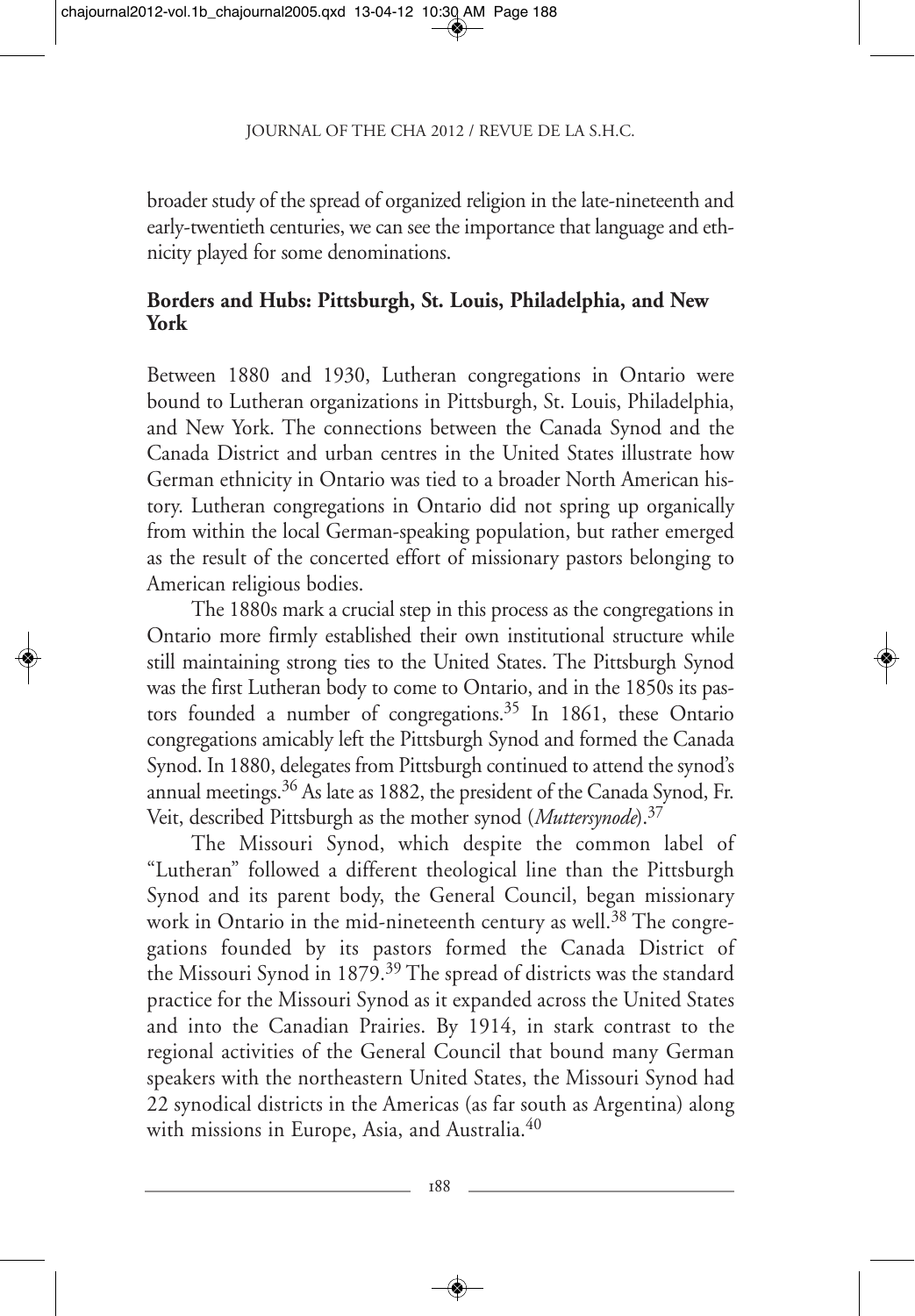#### RELIGION AND ETHNICITY IN ONTARIO AND NORTH AMERICA, 1880-1930

The missionary work of the Pittsburgh and Missouri Synods in the mid-nineteenth century followed ethnic lines. The members of the newly founded congregations were German speakers, and generally they were either "lapsed" Lutherans or Lutherans without a place of worship. In this early period and unlike other Protestant churches in North America, two key criteria defined this Lutheran missionary work: missionary subjects generally had to come from some degree of Lutheran tradition and they had to be German-speaking. By 1900, as many German-language congregations became bilingual or as they became officially English-speaking congregations, the latter criterion became less important.<sup>41</sup> Nevertheless, the ethnic focus of this missionary work persisted. Map II below demonstrates the spatial dimensions of the North American, German-language Lutheran world in which people in local communities participated.

The foundation of the Canada Synod in 1861 and the Canada District in 1879 did not mark the end of the transnational relationship between people in small towns in Ontario and larger organizations in the United States. In 1866 and 1867, the Canada Synod was a founding member of the General Council along with the Pittsburgh Synod, the New York Ministerium, and the Pennsylvania Ministerium.<sup>42</sup> This overarching organizational body was one of four Lutheran church bodies in the United States, which would slowly develop into two North American Lutheran Churches.<sup>43</sup>



Map II: The Canada Synod's Ties to North American Lutheranism

<sup>© 2012</sup> Google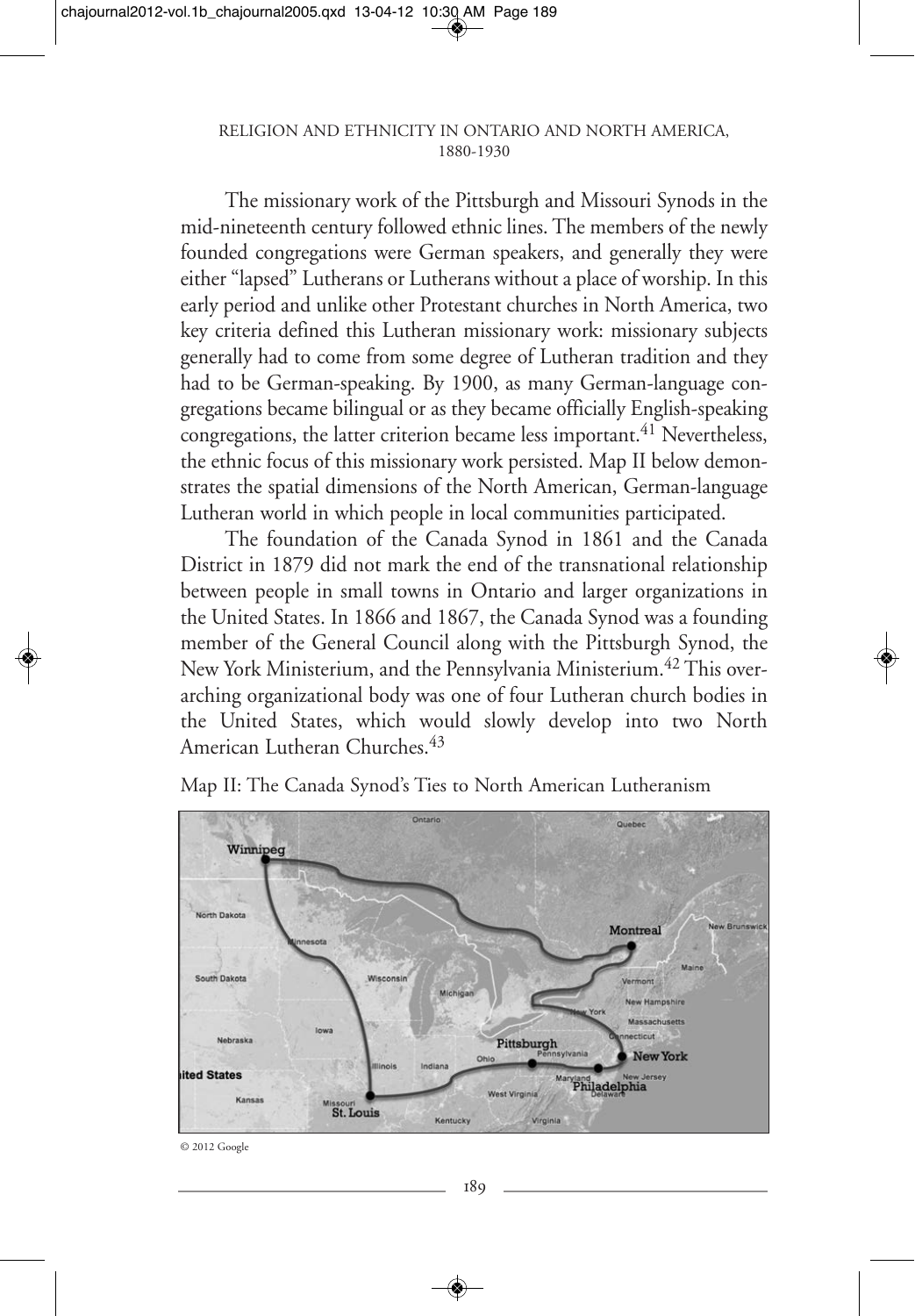At the turn of the twentieth century, the General Council contained both German- and English-language synods. Between 1901 and 1909, 14 congregations left the Canada Synod and joined the Englishlanguage Synod of New York and New England, which was also a member of the General Council, because these Ontario congregations had officially become English-speaking.<sup>44</sup> However, the re-establishment of institutional ties between local congregations and American synods was short lived. In 1909, these English-language congregations left the American synod and formed the Synod of Central Canada. In this year, the two Ontario synods began working together to found Waterloo Lutheran Seminary, which they achieved in 1911. The seminary expanded to include a high school stream in 1914, at which time it changed its name to Waterloo Lutheran College.

In 1917, the two synods began working towards a merger, something they completed in 1925.<sup>45</sup> The new organization retained the name of the larger Canada Synod, and the pastors continued to keep their records in both German and English. The maintenance of an Ontario-based synod as a filter between local congregations and larger United States-based church structures illustrates how regional and provincial boundaries complemented a larger transnational structure. John Schmieder, a pastor in Kitchener, wrote that unlike the creation of the United Church of Canada in the same year:

For us it is a union of two Lutheran church bodies that are one in faith and teaching. We unite on the basis of an agreement that stipulates that both languages, German and English, have equal rights … The Canada Synod will not be dissolved with this union but will carry on because of its older character from 1861 …. Through this union the Lutheran Church in Ontario [will] continue to develop in a peaceful manner for the benefit of all parties.<sup>46</sup>

In a variety of German-language Lutheran sources in this period, at both the congregational and synodical level, many people expressed concern over the linguistic implications of this merger and the changing linguistic character of many Lutheran churches in Ontario.

There are many other tangible examples of the transnational nature of this religious institution. The German-language Canada Synod sent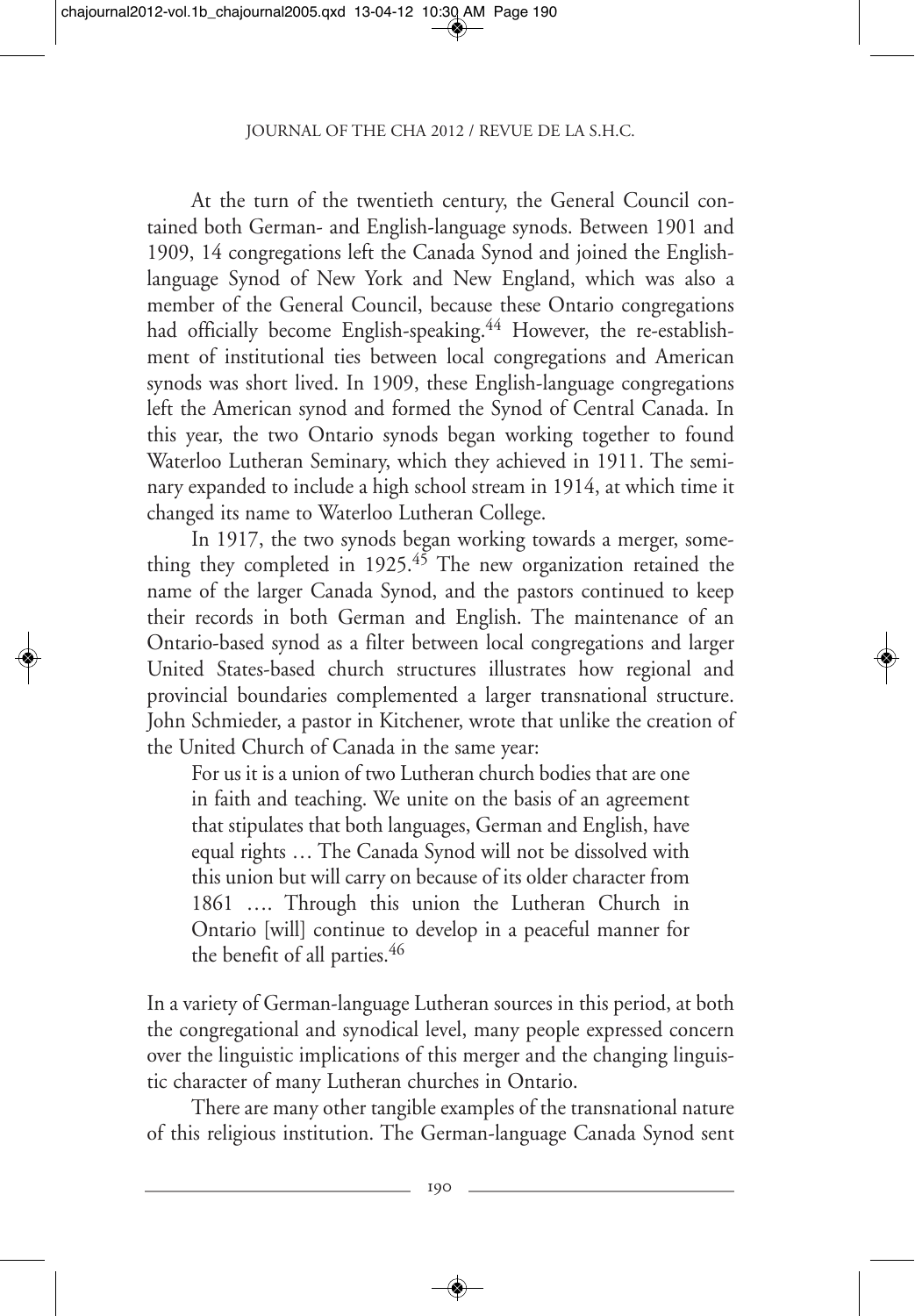delegates to the annual meetings of the General Council. It cooperated with the council in charity work for Lutheran orphanages and an immigrant settlement home in New York City, in missionary activities among German-speaking immigrants in North America, and on missionary work in India. After 1910, the Canada Synod and other synods abandoned their individual publications and produced together a German-language Lutheran periodical in Philadelphia, the *Deutsche Lutheraner*. This Philadelphia publication and its successor, the *Lutherischer Herold*, were distributed in the homes of German-speaking Lutherans in Ontario until 1943.<sup>47</sup> The Canada Synod also cooperated with the General Council in pastor recruitment from a seminary in Germany and the training of German-speaking North Americans in Philadelphia until the founding of Waterloo Lutheran Seminary.

The ties between Ontario and St. Louis remained strong after 1879 when the Ontario congregations belonging to the Missouri Synod founded the Canada District. The district remained part of the institutional structure of the United States-based synod. The Ontario congregations participated in the Missouri Synod's missionary work to German speakers in the United States and the Canadian Prairies, and the congregations supported social welfare organizations in the United States, such as orphanages and immigrant settlement homes.

Ideas circulated between Ontario and St. Louis as well. The Ontario-based, bi-weekly *Lutherisches Volksblatt* had a large circulation in the United States.<sup>48</sup> This periodical regularly carried out theological attacks on the teachings of the Canada Synod as well as those of other member bodies of the General Council such as the New York and Pennsylvania Ministeria.49 The *Volksblatt* and the Canada District emphasized a version of Lutheranism that involved a specific interpretation of Martin Luther's ideas, as well as the Augsburg Confession and the Book of Concord, two foundational texts that established the Lutheran Church and doctrine in sixteenth-century Germany.<sup>50</sup>

In promoting its theology and its own version of what the Lutheran denomination should be, the *Volksblatt* and the Canada District's leaders drew thousands of German speakers in Ontario into a North American debate. In advancing their theological views, pastors in Ontario specifically and repeatedly discussed Lutherans in the United States. Moreover, in making this theological argument, the Canada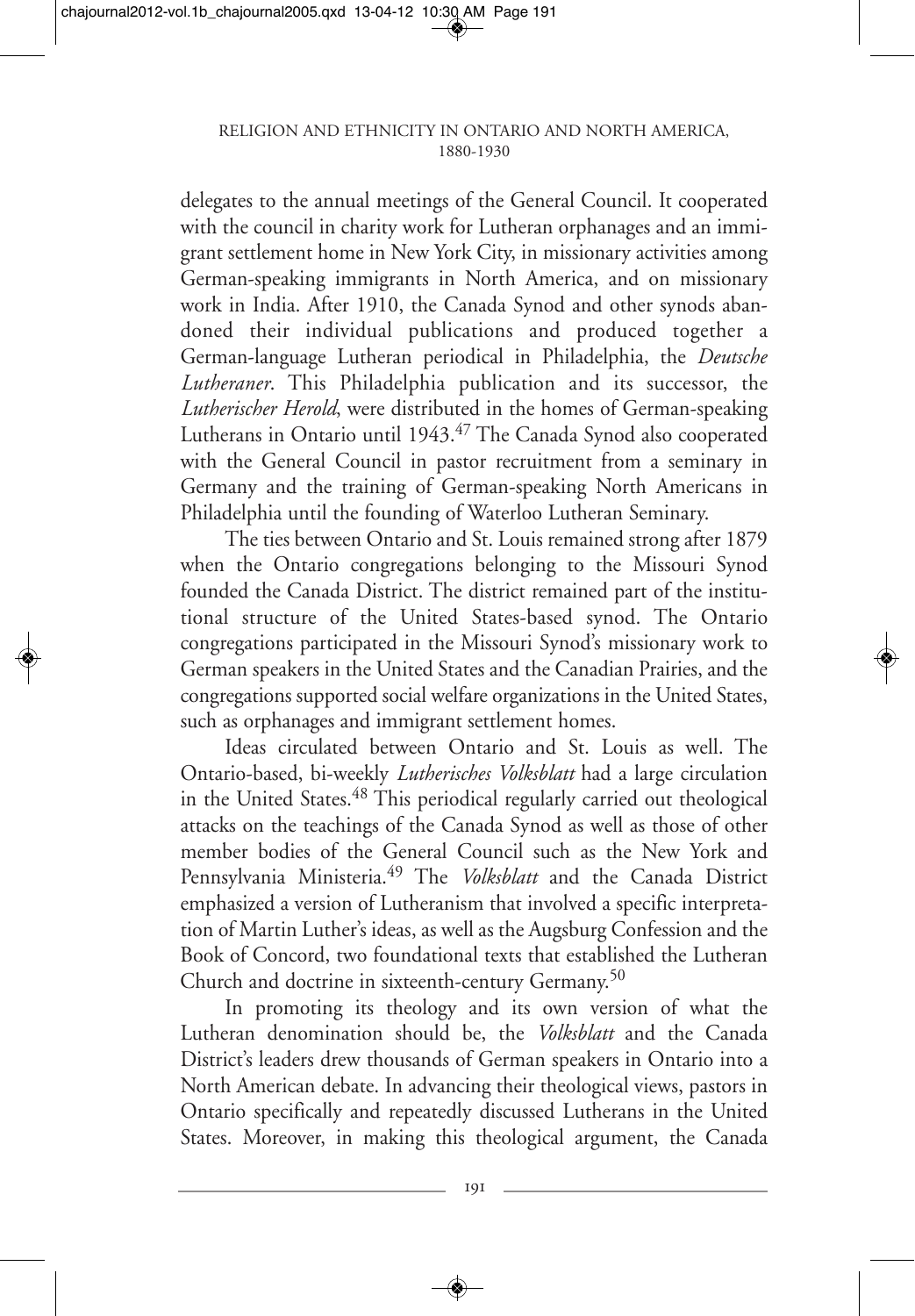District's pastors not only emphasized the use of German in all institutional functions until the early-twentieth century, but their references to Martin Luther, the Augsburg Confession, and the Book of Concord bound their denomination to people, events, and texts from sixteenthcentury Germany. In so doing, the Canada District blended followers' denominational identity with their ethnic heritage.

### **Seminaries**

The training and circulation of pastors provides a clear example of the transnational nature of these two competing religious organizations in Ontario. Through the movement of a small group of men, we can observe the circulation of ideas about theology, language use, and ethnicity. The arrival of a new pastor in any given locality required the active request of a congregation's lay leadership and the financial contributions of parishioners. In many ways, this circulation brings to light the involvement of a large group of people in activities that transcended the boundaries of their local congregation.

The circulation of pastors beyond Canada's borders was not specifically a Lutheran phenomenon. Michael Gauvreau documents the tensions that emerged between local congregations in Nova Scotia and the theological views and religious practices of Irish-trained Anglican clergy in the mid-nineteenth century.<sup>51</sup> George Emery demonstrates that almost half of Methodist clergymen who served on the Canadian Prairies between 1896 and 1914 were trained in the United Kingdom.<sup>52</sup> Roberto Perin and Pierre Savard describe similar trends in Catholic parishes in the late-nineteenth century as the Catholic Church attempted to cater to growing immigrant populations in Canada and the United States.53 John Zucchi discusses the role of Italian clergy in the establishment of Italianlanguage national parishes in Toronto in the early-twentieth century.<sup>54</sup>

Particularly between 1880 and 1911 — when the Canada Synod co-founded the Waterloo Lutheran Seminary with the English-language Synod of Central Canada — the training of Canadian-born pastors for the Canada Synod relied on a larger institutional framework based largely in hubs in the United States. In the 1880s and 1890s, the synod sent young German-speaking men from Ontario to a Lutheran seminary in Philadelphia for their training.<sup>55</sup> The synod gave young men, often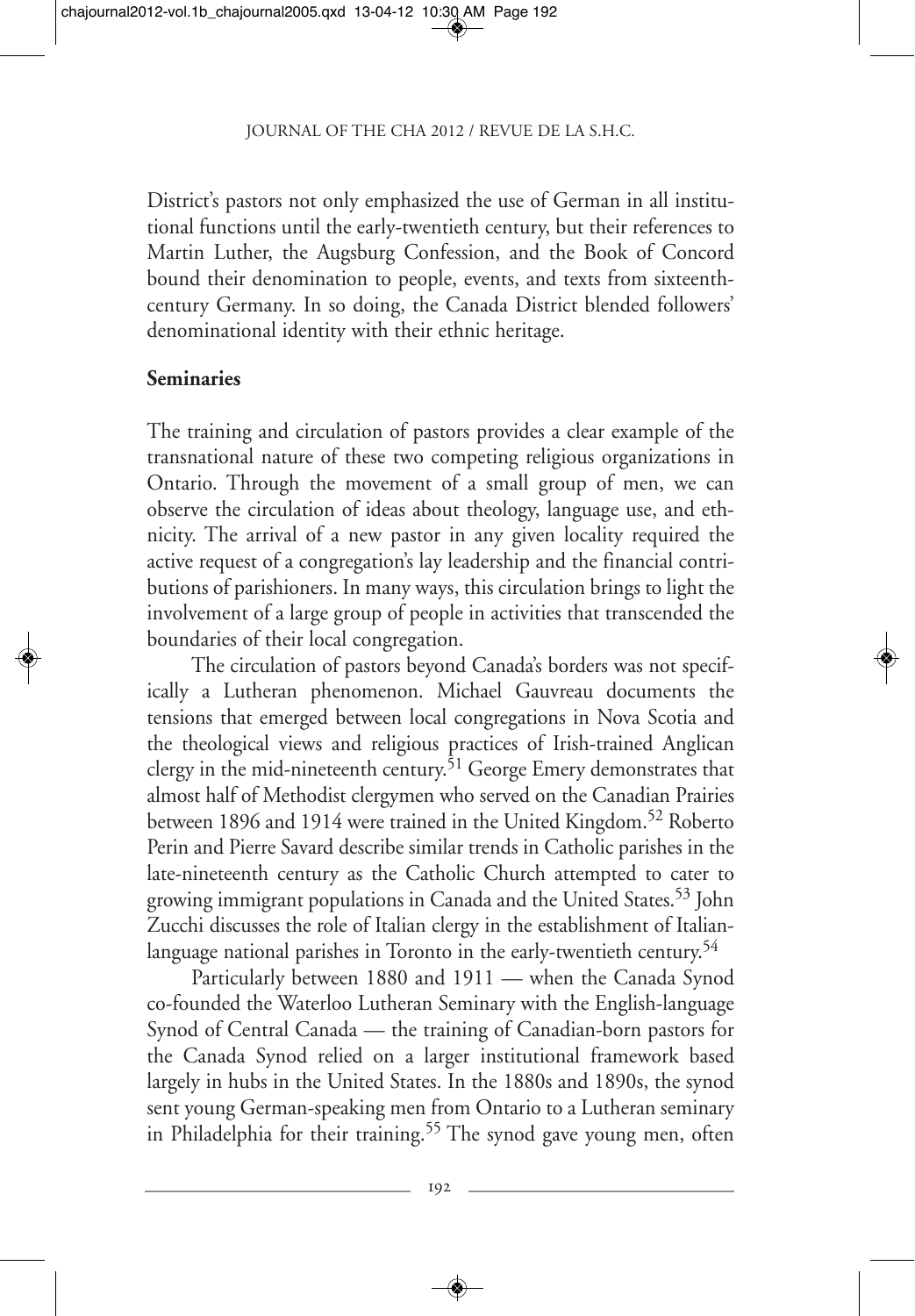the sons of pastors in Ontario who had immigrated from Germany, small scholarships, and upon completing their studies these men returned to Ontario to be ordained by the Canada Synod and to begin working as pastors.<sup>56</sup> The congregations belonging to the Canada District of the Missouri Synod drew their pastors from a seminary in St. Louis.<sup>57</sup>

Beyond benefitting from its close ties with Philadelphia, the Canada Synod relied on a seminary in Kropp, Germany, located approximately 120 kilometres north of Hamburg. The seminary existed between 1882 and 1931, and its main activity was training Lutheran pastors for service in North America.<sup>58</sup> John Schmieder, a pastor in Kitchener, estimated in 1927 that the Kropp seminary had trained more than 500 pastors.59 The Kropp seminary was the main source of pastors for the Canada Synod throughout this period. In 1883, the General Council's German Mission Committee — an organization that the leaders of the Canada Synod described as part of a larger "German spirit within the Council" — entered into an agreement with Kropp's director, Johannes Paulsen. After this point, the synod's directors commonly described the Kropp seminary as "our institution."60 In 1886, the Canada Synod's official organ, the *Kirchen-Blatt*, reported that although the General Council had colleges and seminaries in the northeastern United States:

… these are either completely English or almost completely. In the future, only a few German pastors can and will develop from them and serve our German congregations. And even if it were two or three — how would that help? It is necessary that we have a German seminary in Kropp.<sup>61</sup>

According to J.J. Kündig, as of 1886 all of the pastors in the Canada Synod had come from Germany.<sup>62</sup> The way these pastors came to Canada, however, was through the institutional connections that the Pittsburgh Synod and the Pennsylvania Ministerium had with Germany.

The Canada Synod had a strong interest in supporting the German language, and its leaders were concerned about the growing use of English by younger, Canadian-born Lutherans. A factor in the retention of German at the local level was surely that many of the pastors leading these congregations had come to Ontario through a transnational net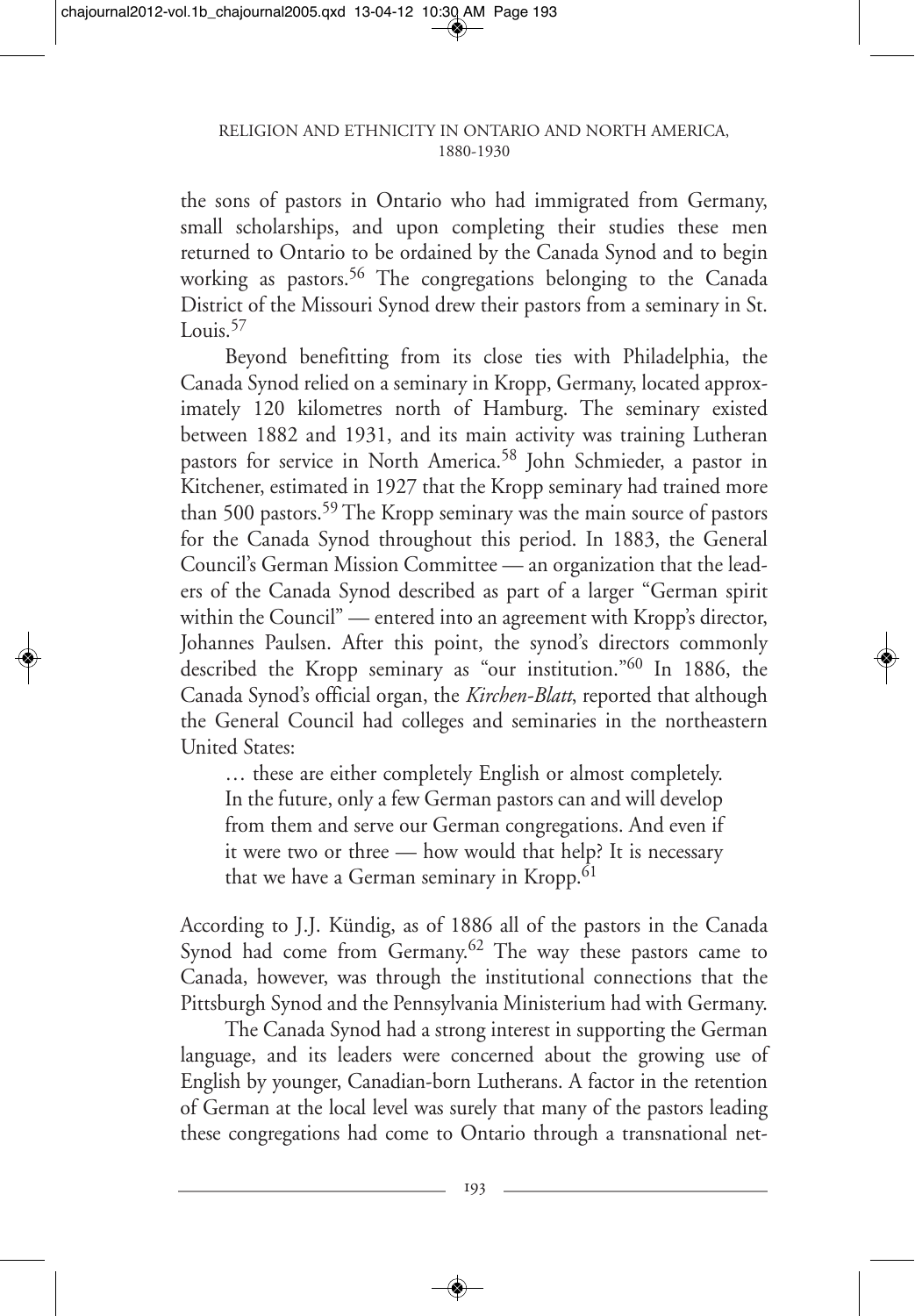work that linked small communities in Ontario to Germany (via the United States). The continued use of German in many Lutheran congregations into the 1920s, despite clear indications of a language shift to English in many other public domains in Ontario, such as education, newspapers, and business, was linked to the ongoing process that bound Lutheran churches to a larger German-language network.<sup>63</sup> Similar flows of German-trained pastors were not found in the Catholic Church and in several other denominations to which German speakers belonged.<sup>64</sup>

In 1881, R. von Pirch, the pastor of the German Lutheran congregation in Toronto and president of the synod; William Henry van der Smissen, soon-to-be professor of German at the University of Toronto; and several other leading pastors and lay figures in the Canada Synod met in Toronto to discuss the idea of founding a seminary. They concluded that instead of a seminary, the synod should found a college "for the higher education of the youth of our communities as well as for the Germans of Canada in general."65 The committee decided that such a college should be located in Berlin, Waterloo, or New Hamburg and it "should give our youth an academic training that matches our Canadian colleges; the languages of instruction should be both German and English, Lutheran-religious education should receive particular attention, and the main goal of the institution should be to prepare students for theological study in one of our Lutheran seminaries.<sup>766</sup> Leaders soon abandoned the project for practical and financial reasons. These efforts, however, mark the beginning of a long process whereby local congregations sought pastors or arranged to train pastors in distant seminaries and one that culminated with the founding of Waterloo Lutheran Seminary.

In 1886, the General Council gave the seminary in Kropp \$9,000 for the construction of a new building.67 An editor of the Ontario *Kirchen-Blatt* supported this substantial amount of funding and argued that "should German missionary work, German morals, German worship, and true Lutheranism not be crippled, then we need a German seminary."<sup>68</sup> It added that too few young men from the congregations in the Great Lakes region were available to be trained as "German pastors."69 J.J. Kündig added that all 70 students at the Kropp seminary in 1886 were German (rather than bilingual Americans or Canadians), and that they would all become German Lutheran pastors, and for this reason congregations throughout the General Council needed to raise money.70 He concluded,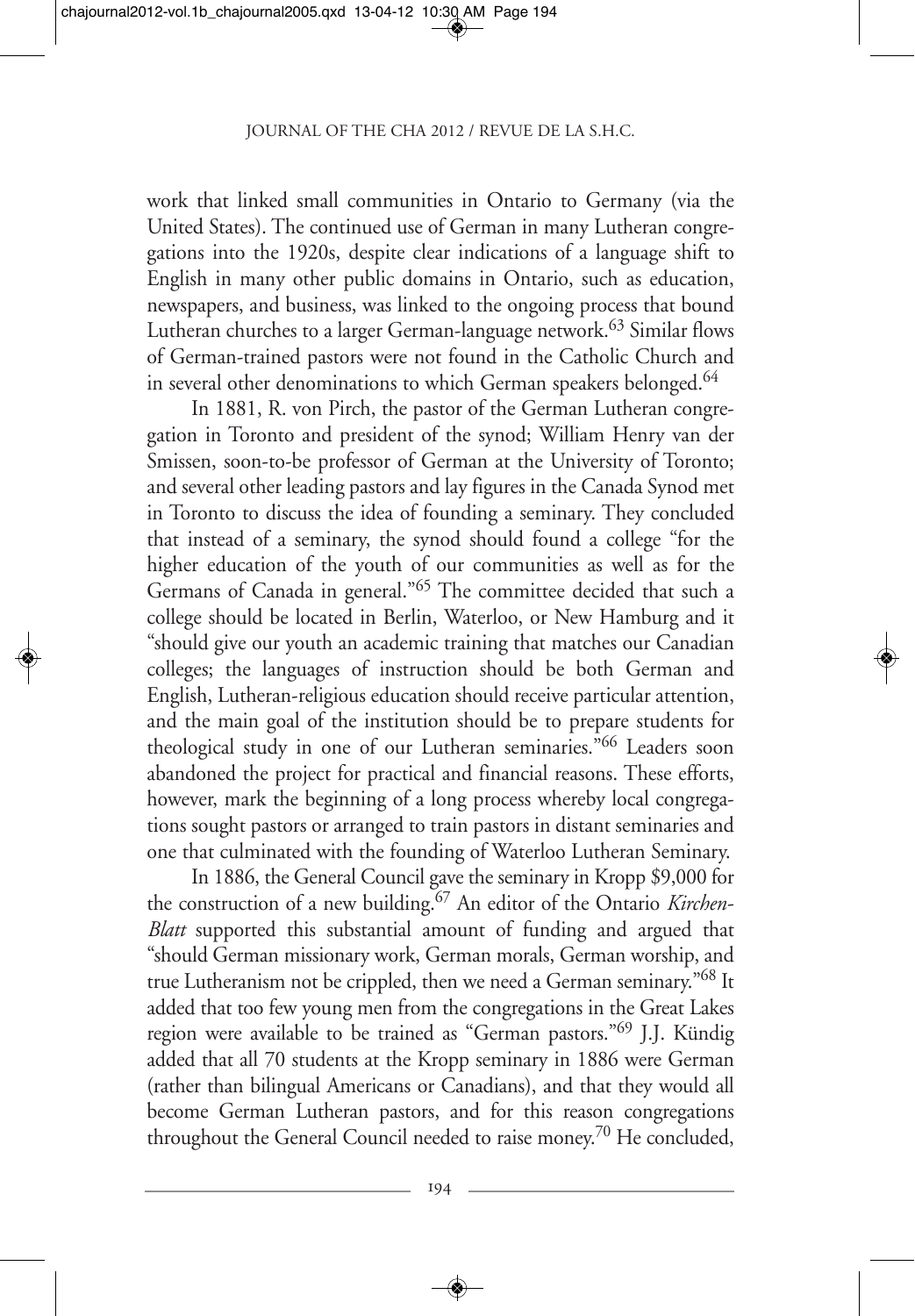"We need capable workers from Germany, who not only can speak German in a jam but who have a German heart and who are enthusiastic about German missionary work."71 Kündig feared that Canadian-born German speakers were linguistically capable when necessary, but that they did not actively seek to carry out German-language missionary work and to promote linguistic interests alongside religious ones.

In 1886, Kropp had 53 students and 20 new students were to join later that year. In 1885, the seminary sent eight pastors to North America: one to Ontario, two to the Pennsylvania Ministerium, three to the New York Ministerium, one to the Pittsburgh Synod, and one to Texas. In 1886, the Kropp seminary sent three more pastors to North America, one of whom was Emil Hoffmann, the young pastor who opened this article.72 The arrival of new pastors from Kropp continued over the next four decades, as did the relationship between the Canada Synod and the seminary in Philadelphia.73 In 1909, the *Kirchen-Blatt* wrote that "our Canada Synod has relied almost exclusively on Kropp over the past 20 years in order to fill vacancies. In the future the synod will continue to look to Kropp."74 In June 1914, Emil Hoffmann wrote in his annual report, "Kropp owes a good part of its existence to our synod,"<sup>75</sup> thereby emphasizing the importance of the Canada Synod within the larger German-language activities of the General Council.

By 1908, five bodies within the General Council were concerned about the changing linguistic character of their congregations. At the "First General Conference of German Pastors of the General Council," representatives from the Canada Synod, the Manitoba Synod, the New York Ministerium, the Pennsylvania Ministerium, and the Pittsburgh Synod met to discuss the creation of a German-language seminary in North America. Attendees resolved that it would be better to train pastors from the United States and Canada, which was a notable change from Kündig's views in 1886 about the value of pastors trained in Germany. However, the men who attended this conference also decided that the lack of capable young men in North America, according to the criteria defined by the church leadership, required the synods to draw more from the seminary in Kropp.<sup>76</sup>

In 1909, the General Council strengthened its relationship with the directors of the Kropp seminary, and the two organizations made a new agreement to govern the seminary. Emil Hoffmann represented the Canada Synod in these negotiations with American and German repre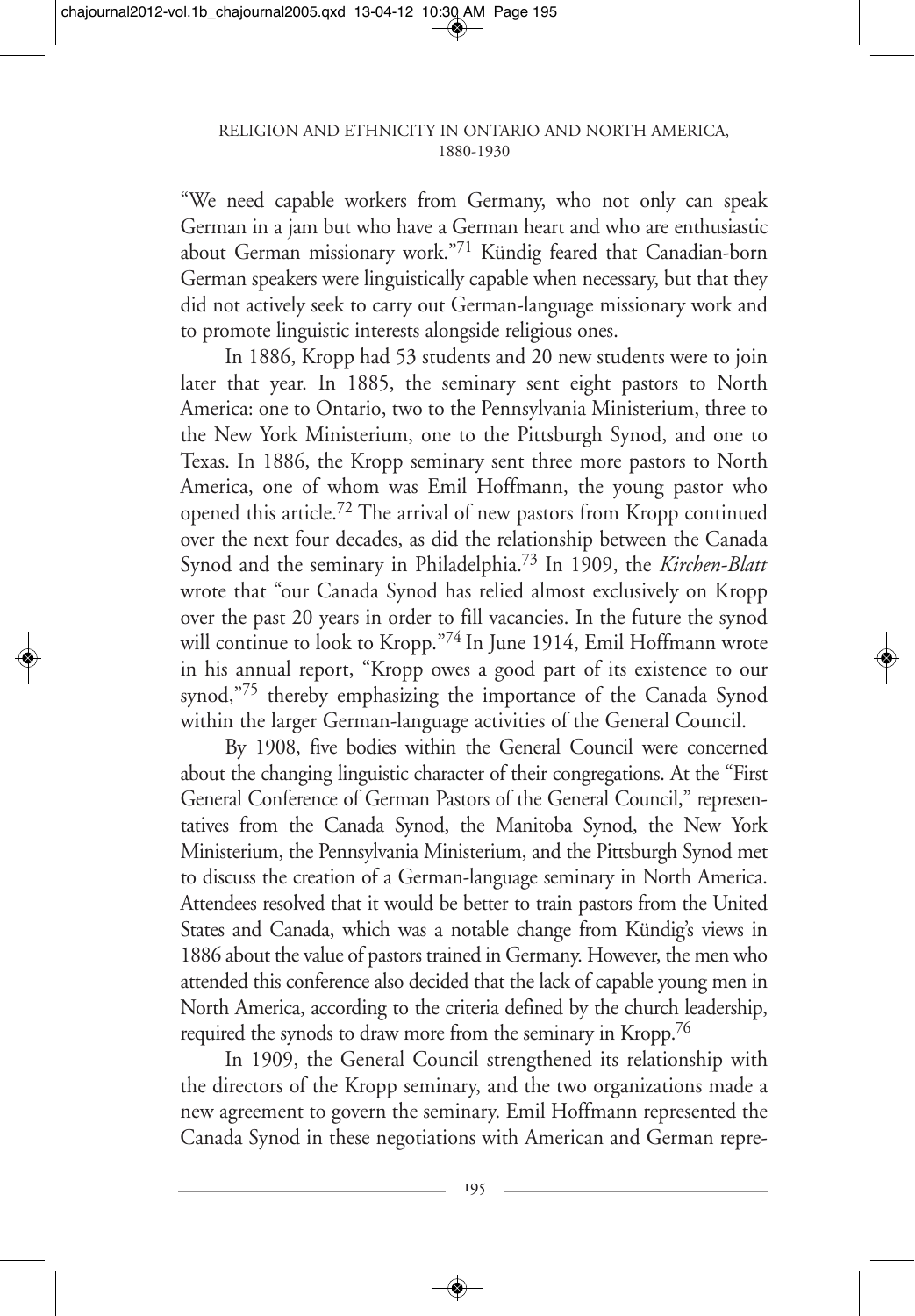sentatives.77 The pastors who published the *Kirchen-Blatt* described the Canada Synod as "one of the most German in the Council," and they wrote that the synod was, therefore, particularly interested in the relationship with Kropp.78 The General Council was given the power to approve or reject all instructors working at the Kropp seminary, and the seminary agreed to teach doctrinal principles of the General Council. Finally, the pastors established a concrete rule that required all candidates in Kropp to spend an additional year studying at the theological seminary in Philadelphia. In return, the council pledged to support the seminary with \$4,000 annually.<sup>79</sup> Throughout this period, the money sent to Kropp came from the constituent bodies of the General Council such as the Canada Synod.<sup>80</sup>

In 1910, the Canada Synod and the newly founded English-language Synod of Central Canada agreed to work together to found Waterloo Lutheran Seminary. This local and regional process was directly linked to the broader context of German North America. Emil Hoffmann, the president of the Canada Synod, noted that the directors of the General Council felt that the addition of a seminary to the collective group should receive the approval of the other member synods.<sup>81</sup> As a result, the official decision was delayed a year until 1911 so that the General Council could give its approval. Other synods could, after all, use this seminary, and a seminary in Ontario would change the relationship between Philadelphia, the Canada Synod, and the Synod of Central Canada. When Waterloo Lutheran Seminary was founded, the two governing synods decided that four men should first approve its charter and constitution: the president of the Canada Synod, the president the Synod of Central Canada, the president of the German Home Mission Board, and the president of the General Council. This procedural fact reflects the intimate ties between Ontario and the United States and the importance of North American structures in shaping institutions at the local level.82

During and after World War I, the relationship that the Canada Synod had with Kropp via the General Council was weakened but did not end. In 1911 and 1912, the synod sent \$800 to Kropp. In 1914, before the outbreak of war, it sent \$400. In June 1917, even after the United States had entered the war, the Canada Synod again sent \$400 to Kropp.83 In 1918 and because of the war, the synod was unable to transfer money to Germany, but it earmarked just over \$700 for Kropp.84 In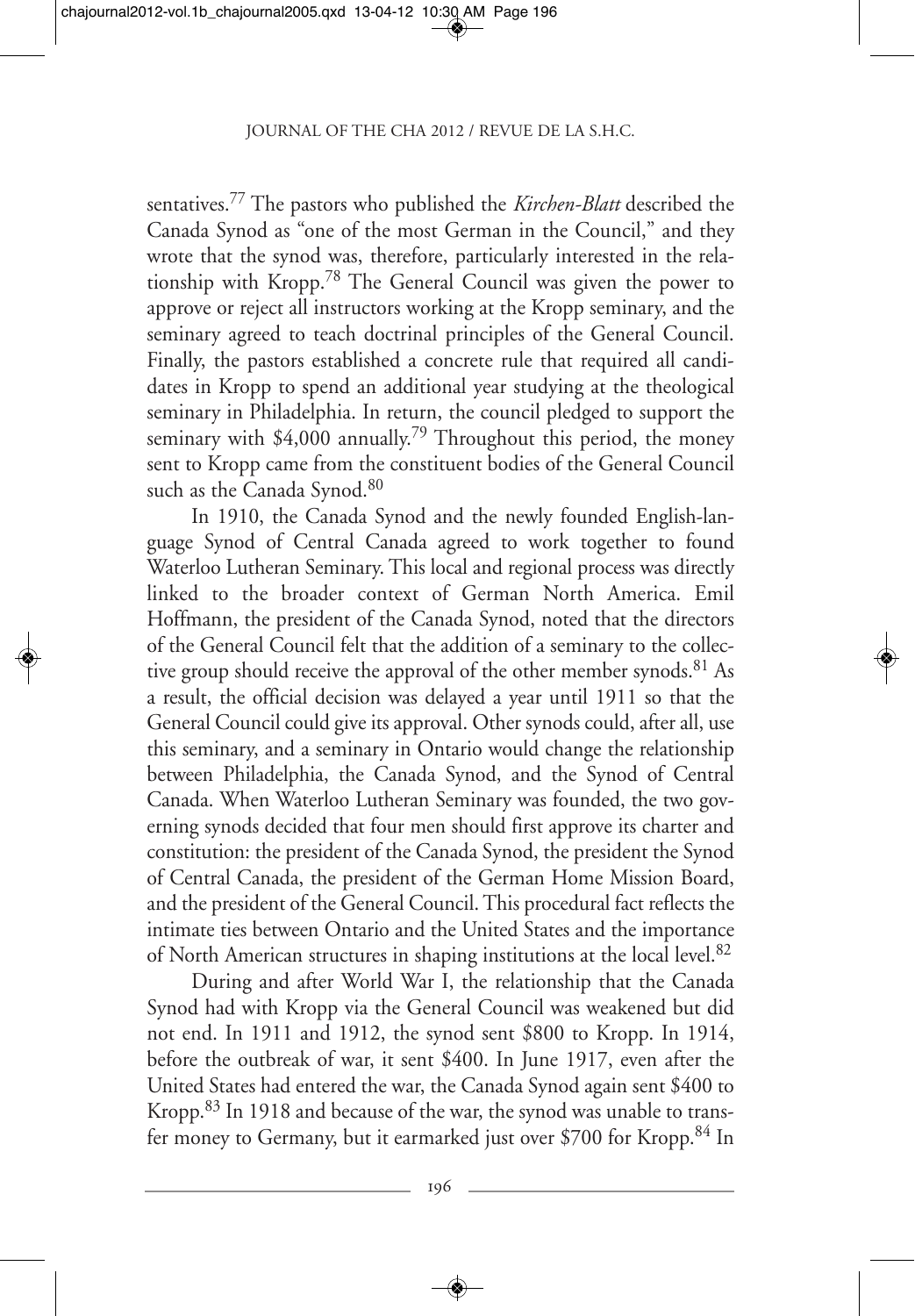the same year, the synod spent \$3,900 on Waterloo Lutheran College.<sup>85</sup> Even in 1925, the synod sent \$350 to Kropp, while its contribution to the growing Waterloo Lutheran rose to over \$13,000.<sup>86</sup> In 1926, after the merger with the Synod of Central Canada, the now officially bilingual Canada Synod sent only \$25 to Kropp.<sup>87</sup>

In 1930, the Canada Synod stopped sending money, but in that year three new pastoral candidates from Kropp came to Ontario.<sup>88</sup> The Canada Synod's delegates to the General German Conference reported that the new pastoral candidates from Kropp should improve their English skills before they took over a congregation, and this too attests to the changing nature of the relationship.<sup>89</sup> The connections between the Canada Synod, the General Council, and the Kropp seminary brought one or two pastors trained in Germany to Ontario each year, and some of these men would later migrate on to congregations in other parts of North America. The Kropp seminary closed in 1931 as a result of its shrinking relationship with church bodies in North America.

By using a broader analytical framework, we gain new perspectives on the relationship between ethnicity and space. It reveals the connections between regional and transnational structures that played a role in the development of local communities. The intersection of religion, ethnicity, and space also calls into question the singular importance of World War I. By tracing this entangled history across the Atlantic, we see the persistence of connections between practising Lutherans and institutions in Germany between 1910 and 1930. At the same time, the language debates led by Lutheran pastors and as a response to the conflicting behaviour and opinions of thousands of parishioners for three decades before the war indicate that young Lutherans' growing preference for English posed challenges to the leadership's dual focus on language and denomination.

## **The Inner Mission and Charities**

Throughout this period, local congregations and the two Ontario-wide Lutheran bodies engaged in missionary work to integrate people with some loose affiliation to the Lutheran denomination into their local congregations. The inner mission (*innere Mission* in German) had a distinctly ethnic and linguistic outlook. Often called the "interior mission" or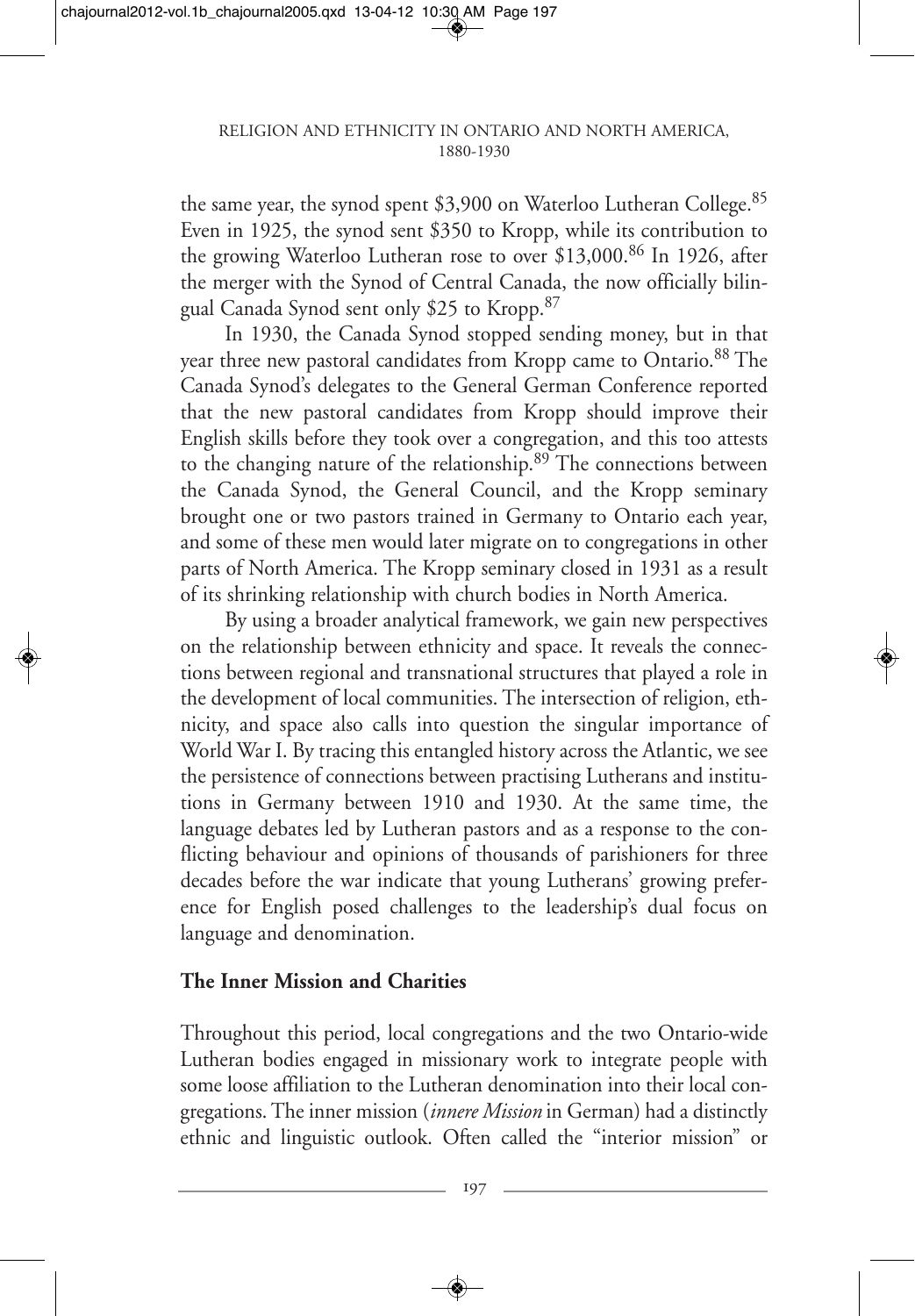"home mission" in other denominations, the inner mission was inward looking. The use of a direct translation from the German term reveals an idea specific to German speakers in North America.<sup>90</sup> The laypeople and pastors involved in the inner mission sought to improve church attendance and to establish a web of Lutheran charities in Ontario and North America. The ultimate goal of this missionary work was not to spread Lutheranism so much as to preserve it and to draw together a group defined by its heritage and lineage. The Lutheran leadership of Ontario infused in its missionary work ideas of language and lineage, targeting almost exclusively German-speaking, non-practising Lutherans. This group consisted of German speakers with some connection to a Lutheran tradition, but to simply call them Lutherans would be to impose on them a homogenizing view of faith and ethno-religious identity.

Even when people involved in the inner mission in Toronto, Hamilton, and northern Ontario used English, the majority of the people whom the pastors sought to bring into new congregations were of German heritage. The new congregations often alternated between German and English on a weekly basis. This linguistic behaviour suggests a negotiation between the two languages in which all congregants had varying degrees of proficiency, rather than two separate speech communities sharing a congregation.<sup>91</sup> This level of proficiency, in turn, would suggest that the inner missionary work rarely targeted people who were not of German heritage.

In 1910, the head itinerant pastor, M. Hamm, reported that immigration to northern Ontario was increasing rapidly and that the synod would need to found many congregations. The main reason for this, according to Hamm, was that it "is the holy duty of our synod to carry out the work of the Lord in New Ontario so that our brothers of stock and faith [*Stammes- und Glaubensgenossen*], our sons and daughters, do not fall into the hands of sects."92 The belief that people with a common language and denomination needed to preserve a degree of unity suggests that Lutheran leaders in Ontario saw a certain permanence to their ethnicity. Moreover, the term *Stammesgenossen* (brothers of stock) cast German ethnicity in racialized terms.

Many aspects of the inner mission underscore the relationship between religion, ethnicity, and space. The leaders of the congregations of the Canada Synod slowly expanded their institutional network into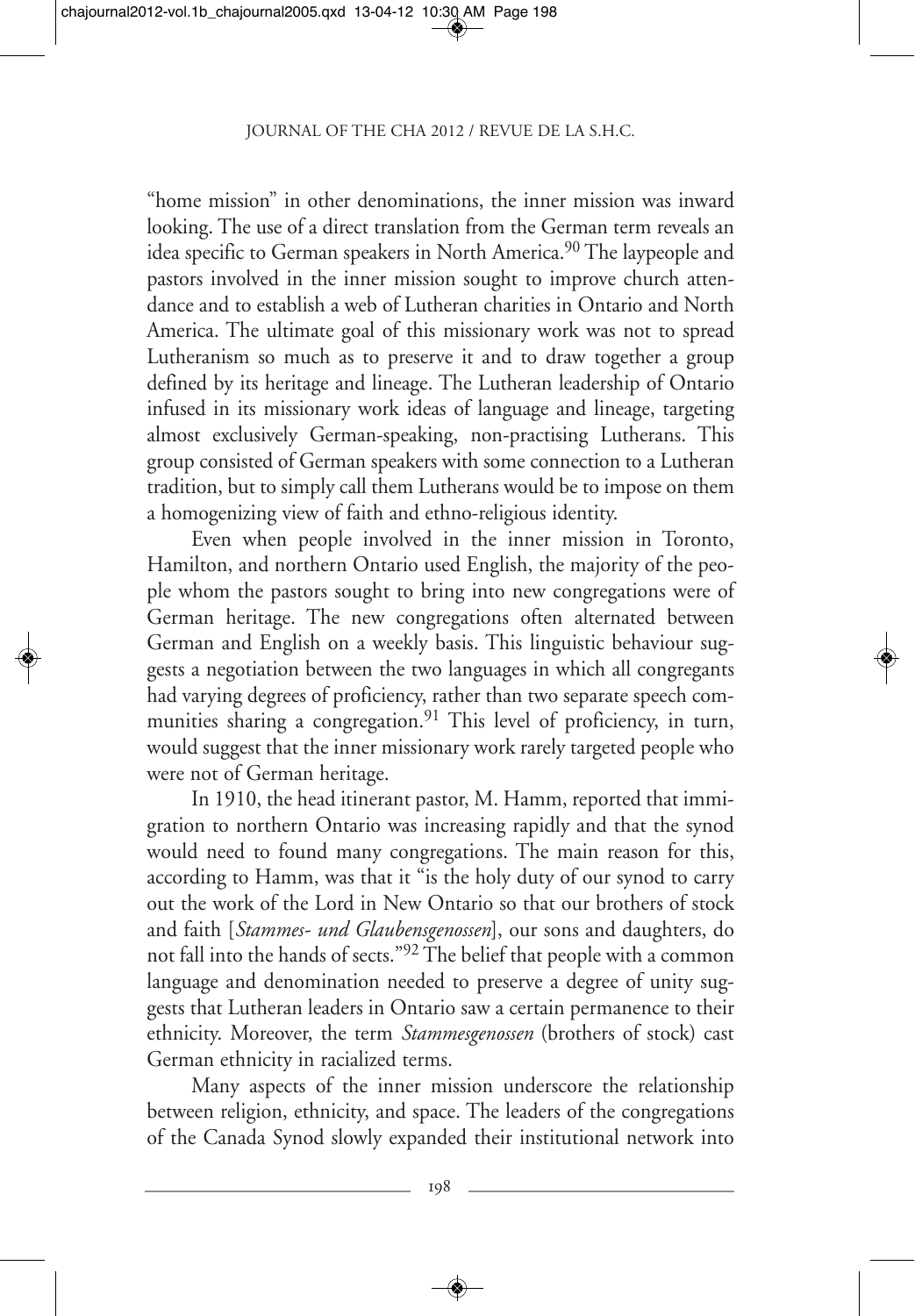Ontario cities, northern Ontario, and Manitoba, and the people whom these leaders wanted to incorporate into organized Lutheranism were defined by their ethnic and denominational background. In the Canada Synod's records during the three decades before World War I, inner missionary work in places such as Toronto, northern Ontario, and Manitoba was aimed at "fellow believers" (*Glaubensgenossen*). However, since these "believers" did not have any organized religion and had to be the target of the synod's missionary activities, the concept of *Glaubensgenossen* was more complex than making contact with believers. Pastors had a clear preference for offering services in German and the missionary or itinerant pastors typically founded German-language congregations. Fellow believers' linguistic abilities and heritage motivated this missionary work, and these ethnic markers defined who should be Lutheran for the pastors. Missionaries and those in southern Ontario who supported them believed that inaction would risk that German speakers unconnected to organized Lutheranism would be "lost" to another denomination.

German immigration to northern Ontario encouraged the synod's leaders to spread the inner mission to a larger spatial network. The Lutheran focus on spreading an institutional network northward emerged as the result of the broader religious context in Ontario. Lutherans in southern Ontario were of course aware that Presbyterians, Methodists, Anglicans, and Catholics were carrying out missionary work in these regions as well. As a result, this spatial analysis reveals both the ethnic focus of the Canada Synod and the Canada District and their relationship with the wider denominational landscape in Ontario.

With growing German immigration between 1880 and 1914, Manitoba became an important site of inner missionary work for the Canada Synod and the Canada District. A spatial network extended from Muskoka northwards in Ontario and then on to Manitoba. The Canada Synod began the Winnipeg Mission in 1890, and the pastor there was one of the synod's seven missionary pastors, with the others in Auburn and Walkerton in western Ontario, one in Muskoka, two in Denbigh and Elmwood in northern Ontario, and one in Thorne Centre in northwestern Quebec.<sup>93</sup> The average German Lutheran in southern Ontario was connected to the Winnipeg Mission through small financial contributions that every congregation sent to the synod. The synod's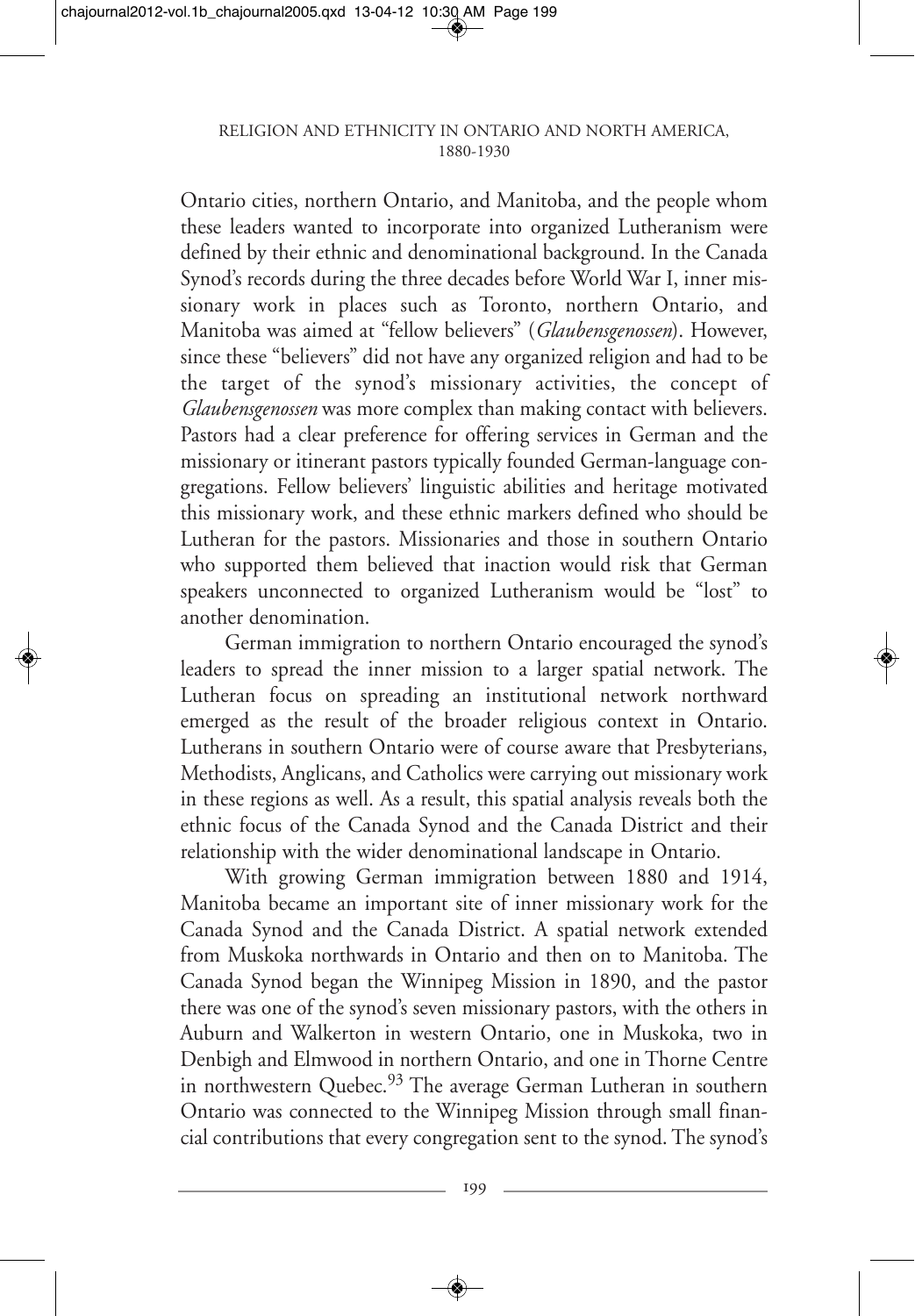official publication, the weekly *Kirchen-Blatt*, also reported regularly on the progressive growth of organized German-language religion in Manitoba, and this circulation of information bound Ontario to this larger German-language, discursive space.<sup>94</sup>

In 1891, the Canada Synod turned over the administration of the "northwest mission" to the General Council because of rising costs.<sup>95</sup> The *Kirchen-Blatt* continued to report on the missionary work there, and the synod remained an important participant in this project. At the same time, however, we can see that this inner mission was part of a transnational network and not simply a history of German-speaking Lutherans in Canada. The transfer of control from Ontario to the overarching General Council reveals as much about the Canada Synod's relationship with a larger German-speaking world in the United States as it does about the spatial connections between German speakers in Manitoba and Ontario.

The nature of the organized expansion of Lutheranism both supports and requires a spatial analysis. Missionaries from the nearby Pittsburgh Synod founded the Canada Synod in the mid-nineteenth century. As the new synod stabilized in the 1880s and 1890s, it began its own missionary activities, spreading northwards and westwards, and finally founding another synod in Manitoba. In 1899, the Winnipeg Mission developed into the autonomous Manitoba Synod, which then became a member of the General Council. The *Kirchen-Blatt* continued to report on the spread of Lutheranism and this inner mission, thereby maintaining the connection between southern Ontario and Manitoba.<sup>96</sup> The Canada Synod and the German Home Mission Board of the General Council continued to support the new Manitoba Synod.<sup>97</sup> By 1902, the synod had 13 pastors, 60 congregations, and 5,833 congregants.<sup>98</sup>

The Canada District of the Missouri Synod began missionary activities in Manitoba in the 1890s as well. The *Lutherisches Volksblatt* kept Lutherans in southern Ontario regularly informed about the missionary efforts they were supporting.<sup>99</sup> The periodical often contrasted these activities with the missionary work carried out in Alberta by an itinerant Missouri Synod pastor from Montana.100 By 1915, while the spread of the inner mission in Manitoba was still a prominent part of the news in the *Lutherisches Volksblatt*, the congregations there had fallen under the charge of the Minnesota District and out of the hands of the Canada District.<sup>101</sup> The multiple sites of cross-border connections fur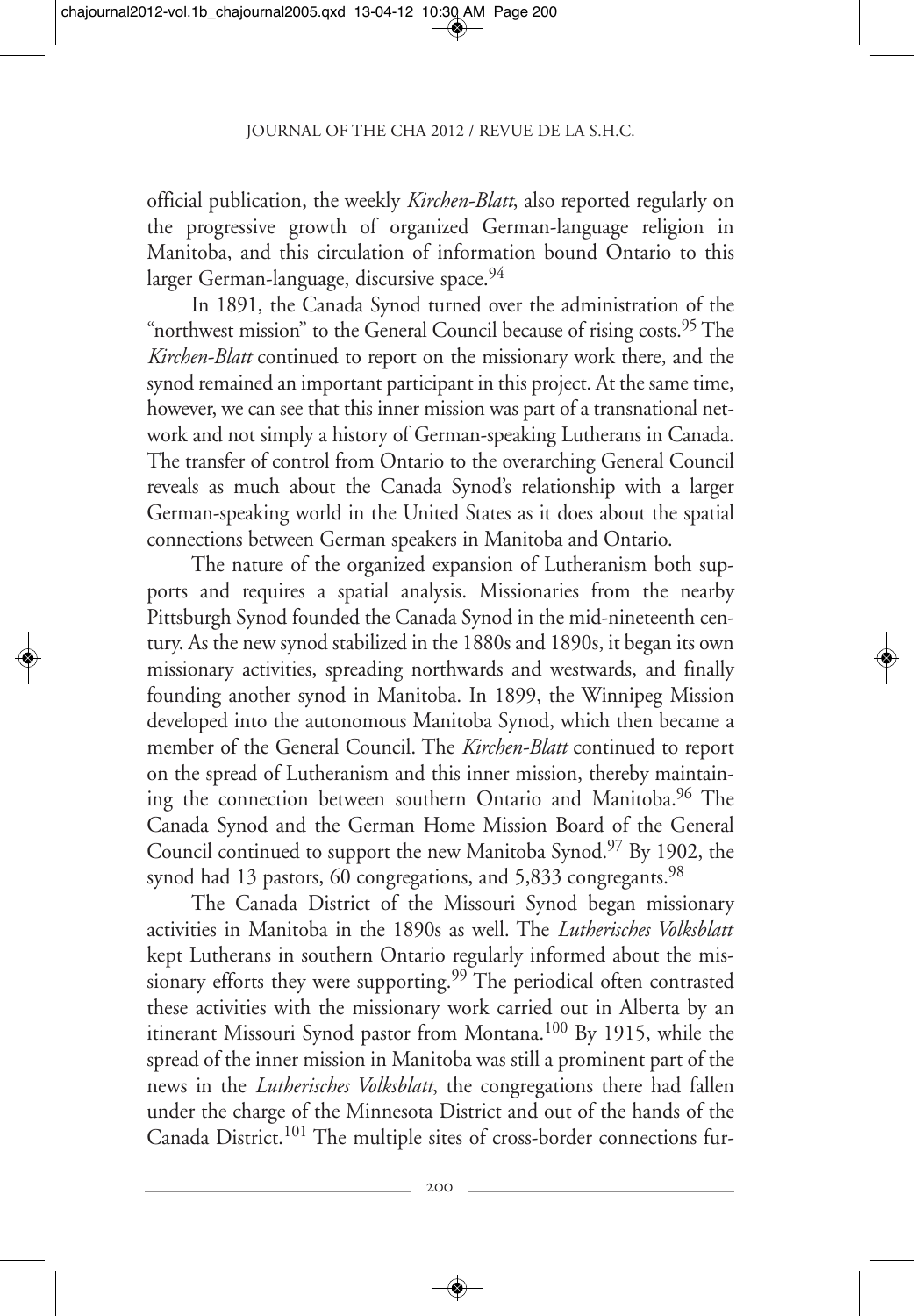ther highlight the North American nature of these German-language institutions in Ontario and the Canadian Prairies.<sup>102</sup>

Nancy Christie and Michael Gauvreau have described a process of centralization in Toronto of the Canadian Presbyterian and Methodist Churches.103 George Emery has similarly stressed the importance of an Ontario-based leadership in shaping Methodist churches on the Canadian Prairies between 1896 and 1914.104 In this sense, a theologically-mainstream denomination — Lutheranism — did not match the overall trend of centralization in Ontario in the late-nineteenth century. While this is perhaps the result of the linguistic focus of the Canada Synod and the Canada District, such an exception adds new perspectives on the history of religion in Canada and the nature of the connections between Ontario and the Prairies. While Lutherans in Ontario were indeed connected to Manitoba, Lutherans in both provinces were bound to broader North American structures, which brings to light the complementary nature of local, regional, national, and transnational scales.

Between 1880 and 1930, a web of Lutheran charities tied the congregations of the Canada Synod and Canada District to key locations in the United States. This network was part of the inner mission that targeted mainly working-class German speakers and often recent German immigrants. Charities and social welfare services received a noteworthy amount of attention in the German-language congregations and Lutheran press in Ontario. With small donations specifically for charitable causes, German speakers actively participated in a larger Lutheran world. A North American network of institutions provided social welfare along ethno-religious lines, and from this vantage point we are offered a glimpse into an area of study in Canadian history that rarely considers the role of ethnic minorities as active promoters of social welfare and that typically describes immigrants as targets of moral and social reform campaigns.<sup>105</sup> In this period, many Lutheran social welfare services were organized at the synodical rather than congregational level. Many others, however, were run in conjunction with the two Ontario bodies' parent organizations in the United States.

Orphanages are a particularly salient site to track the intersection of ideas about denomination and language in the larger category of German ethnicity in Ontario. In a variety of sources dealing with children, there appeared the idea that children could be "lost" or somehow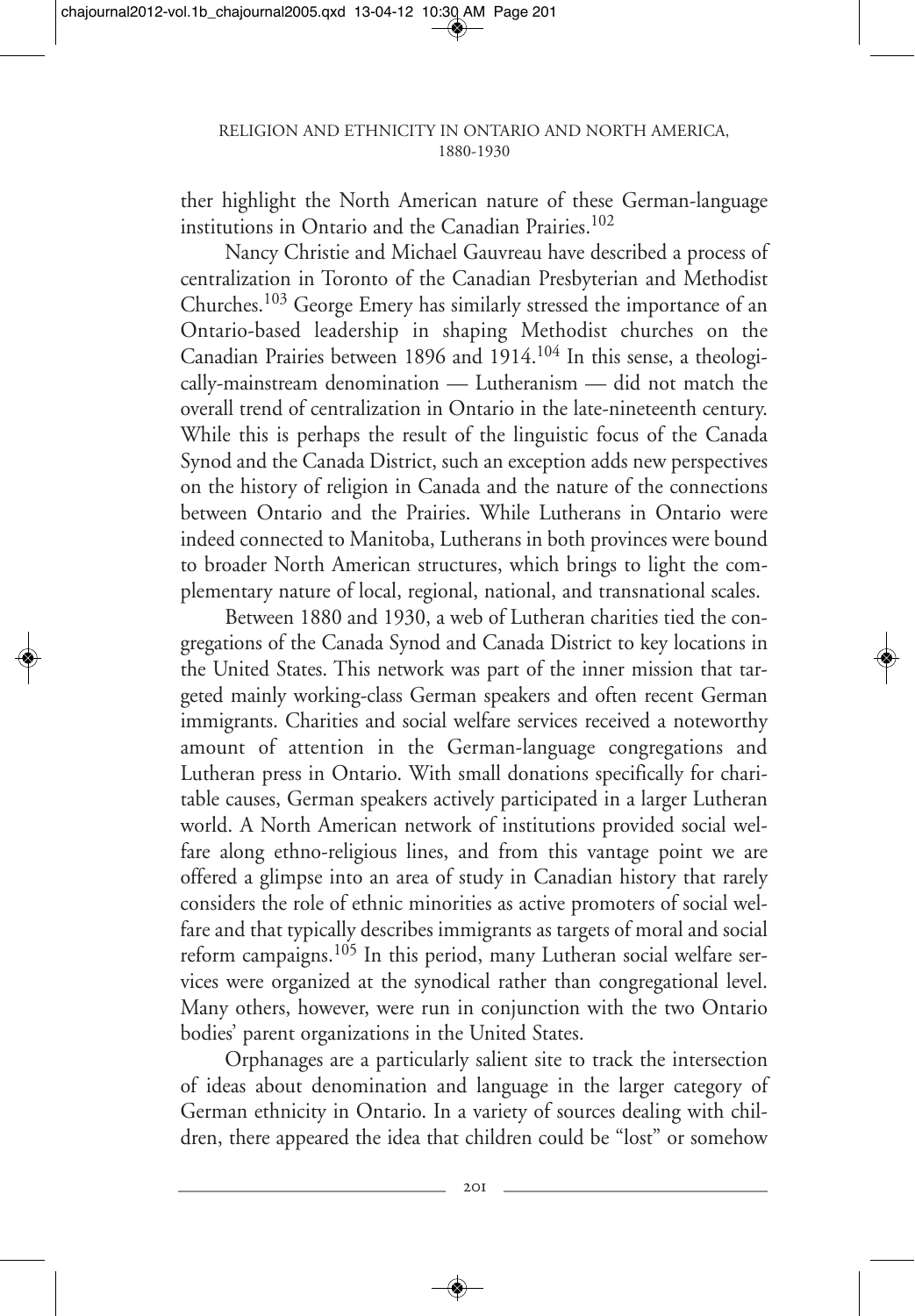denied what should be a natural part of their cultural identity. Such a viewpoint asserts the primacy of lineage over actual linguistic abilities and assumes that ethnicity is a permanent rather than an unstable or a relational category.<sup>106</sup> Lutheran orphanages attempted to give children of German parents supposedly vital aspects of their cultural heritage. As early as 1880, the Canada Synod began making small contributions to a Lutheran orphanage in Buffalo.<sup>107</sup> This relationship remained constant until World War I, but starting in 1911, the Canada Synod also began to fund its own orphanage.108

Both the General Council and the Missouri Synod founded immigrant settlement homes in New York City. Russell Kazal notes that the Pennsylvania Ministerium's inner missionary work in Philadelphia took an interest in Americanizing a variety of immigrant groups as a way for middle-class Lutherans to assert their own "old-stock" American identities.109 The two immigrant homes in New York, however, maintained a stronger ethnic focus. Throughout this period, the pages of the Canada Synod's *Kirchen*-*Blatt* and the Canada District's *Lutherisches Volksblatt* included advertisements for settlement homes in New York City. The papers informed German speakers about the homes' existence, the services they offered, and spread information well beyond the American metropolis that working-class German migrants could seek shelter in this German-speaking, Christian place.

The leaders of the General Council described the home as a site "for the protection and well-being of immigrants and emigrants."110 The *Kirchen-Blatt* informed its readership in Ontario that the home "offers room and board to immigrants and emigrants at the lowest prices as well as free services necessary for world travel. The home arranges steamer tickets in the cheapest and most honest manner as well."<sup>111</sup> In the 1890s and after the turn of the century, advertisements for the "German Lutheran Immigrant Home" in New York were among a select group of advertisements in the *Kirchen-Blatt*. <sup>112</sup> Supporting this home financially, discursively, and symbolically seemed to be of prime importance for the leaders of the Canada Synod, and in so doing the pastors and laypeople established a transnational institutional network that went well beyond theological agreement within the General Council.

The immigrant home was part of the larger inner mission run by the German Mission Committee of the General Council, the group that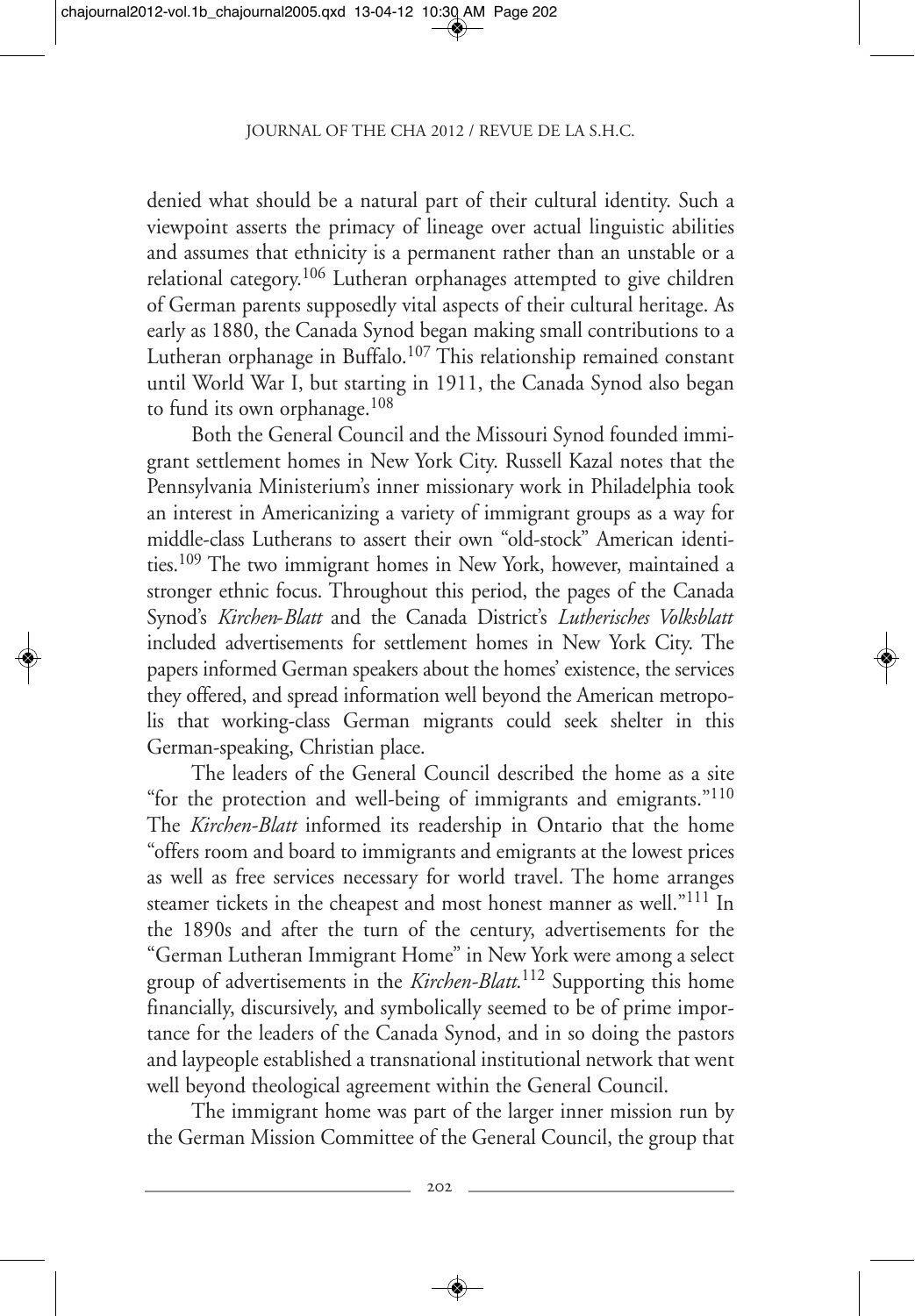established relations with the Kropp seminary and that was separate from the English-language Mission Committee. Delegates from the Canada Synod who attended the annual meetings of the General Council reported in 1882, "one thing in particular that should be gratifying for every German Lutheran: in the General Council, a German spirit has begun to advance and it will care for the stream of German Lutheran immigrants so that they are not lost to our church."<sup>113</sup> A year later, church leaders proposed that every congregation in the General Council have an annual collection to support inner missionary work in New York aimed at new immigrants.<sup>114</sup> Through the flow of funds, we can see a line that streamed out from Ontario and to a much larger hub in the United States. We also see how local congregations — oriented around language, ethnicity, and denomination — were part of an entangled history both bigger and smaller than the national unit.

In 1912, the Canada Synod began to run its own immigrant home in Montreal. Although immigrants could disembark in Quebec City, Saint John, and Halifax, the synod's leaders reasoned that these people continued the journey westward by a train that would necessarily pass through Montreal.<sup>115</sup> Dr. Klaehn, the pastor in charge, reported in 1929 that in the past two decades, approximately 95,000 Lutheran immigrants had landed in Canada, 15,445 of whom had come in that year.<sup>116</sup> Klaehn awaited the arrival of 304 ships and trains, and he made 438 visits to hospitals in Montreal in order to invite working-class, Lutheran migrants to use the services of the immigrant home rather than engage in the supposedly morally problematic behaviour of the city or rather than make use of the social welfare services offered by other denominations in Montreal.

The Missouri Synod engaged in activities similar to those of the General Council. It ran an "emigrant mission" and a "Lutheran Pilgrim House" in New York City, which focused specifically on German immigrants, and the synod's leaders often discussed their interest in the ebb and flow of German migration through New York.<sup>117</sup> Although the home also took in Lutherans from other countries and linguistic backgrounds, its German-language annual reports explicitly announced the goal of providing services mainly to Germans.118 Like the *Kirchen-Blatt*, the *Volksblatt* included advertisements on a regular basis, thereby informing German speakers in Ontario about the services the home offered to immigrants and emigrants.<sup>119</sup> It also reminded its readers that the home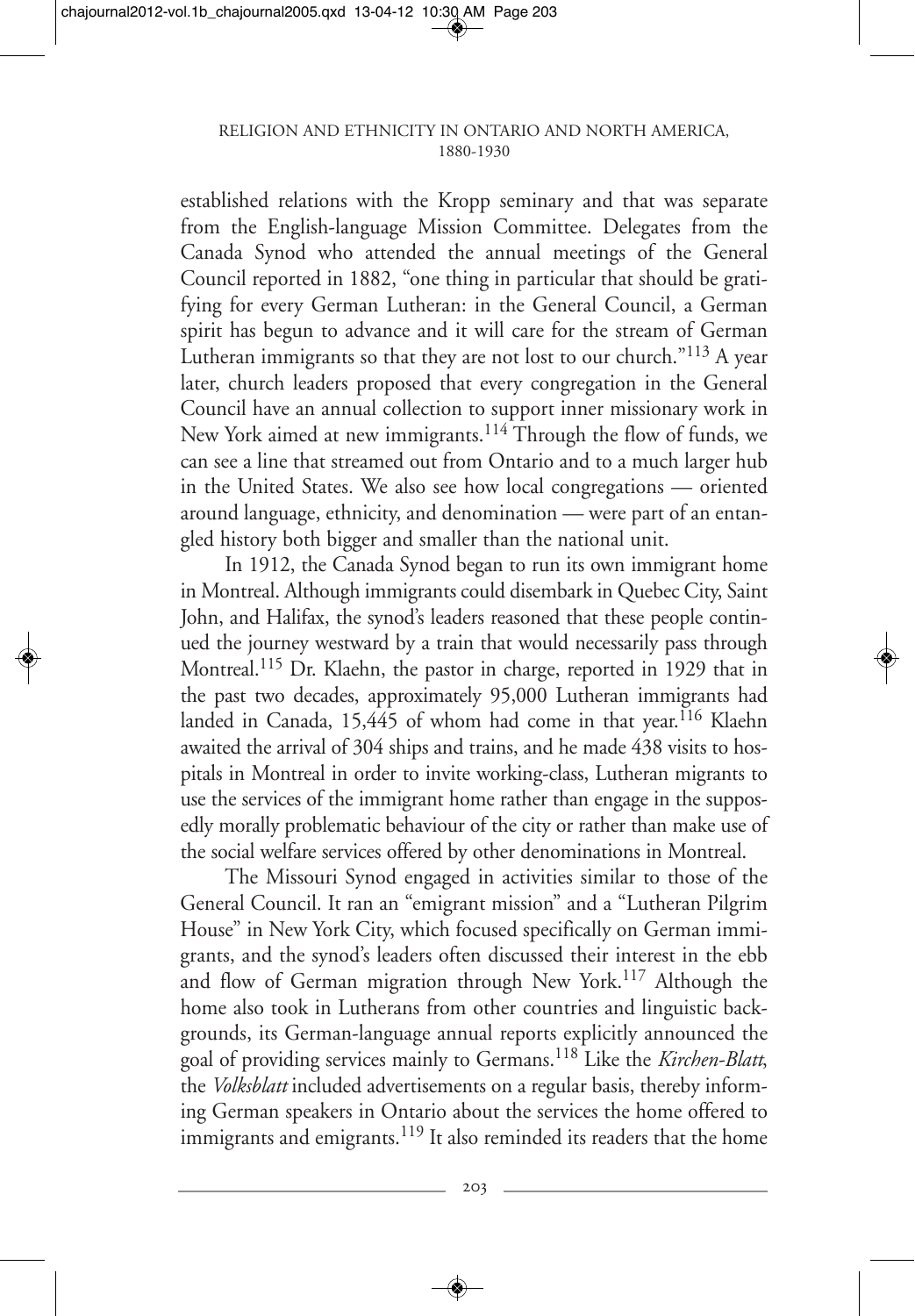in New York required the support of the Canada District.120 The *Lutherisches Volksblatt* told readers that for the Pilgrim House to continue, every congregation in the whole Missouri Synod should have an annual collection.121 This reveals both the network behind one institution in New York City and the importance that the synod, the Canada District, and the *Lutherisches Volksblatt* gave to such social welfare activities that were informed by ideas of religion, language, ethnicity, and morality.

The inner missionary work of the Canada Synod and the Canada District reveals how practising Lutherans across Ontario interacted with people in nearby and distant communities. The ethnic outlook of these activities underscores important ideas about language and denomination in the construction of German ethnicity in North America. At the same time, however, Lutherans engaged in missionary and social reform activities with the context of their surrounding society very much in mind. Concerned about people joining another denomination and following a pattern laid out by Anglicans, Presbyterians, Methodists, and Catholics, Lutherans carved out a space for linguistic and denominational pluralism in Ontario and North America.

### **Conclusion**

Between 1880 and 1930, an institutional network bound people across Ontario into two regional religious bodies, the competing Canada Synod and the Canada District. The networks that extended, however, to Pittsburgh, St. Louis, Philadelphia, and New York integrated practising Lutherans in Ontario to an institutional structure based in the United States. For many, German ethnicity in Ontario was tied to a single but evolving German North America, and the German-language institutions in this province were intricately bound to the linguistic behaviour of people functioning in another national context. The intersection of local, regional, national, and transnational scales illustrates how German-speaking Lutherans engaged in a dynamic and layered dialogue with interlocutors scattered across a large spatial network.

A denomination centrally concerned with the ethnicity of its parishioners and one that kept its records in German rather than English or French enhances our understanding of religion in Canada. This Lutheran case study suggests that beyond Presbyterianism, Methodism, and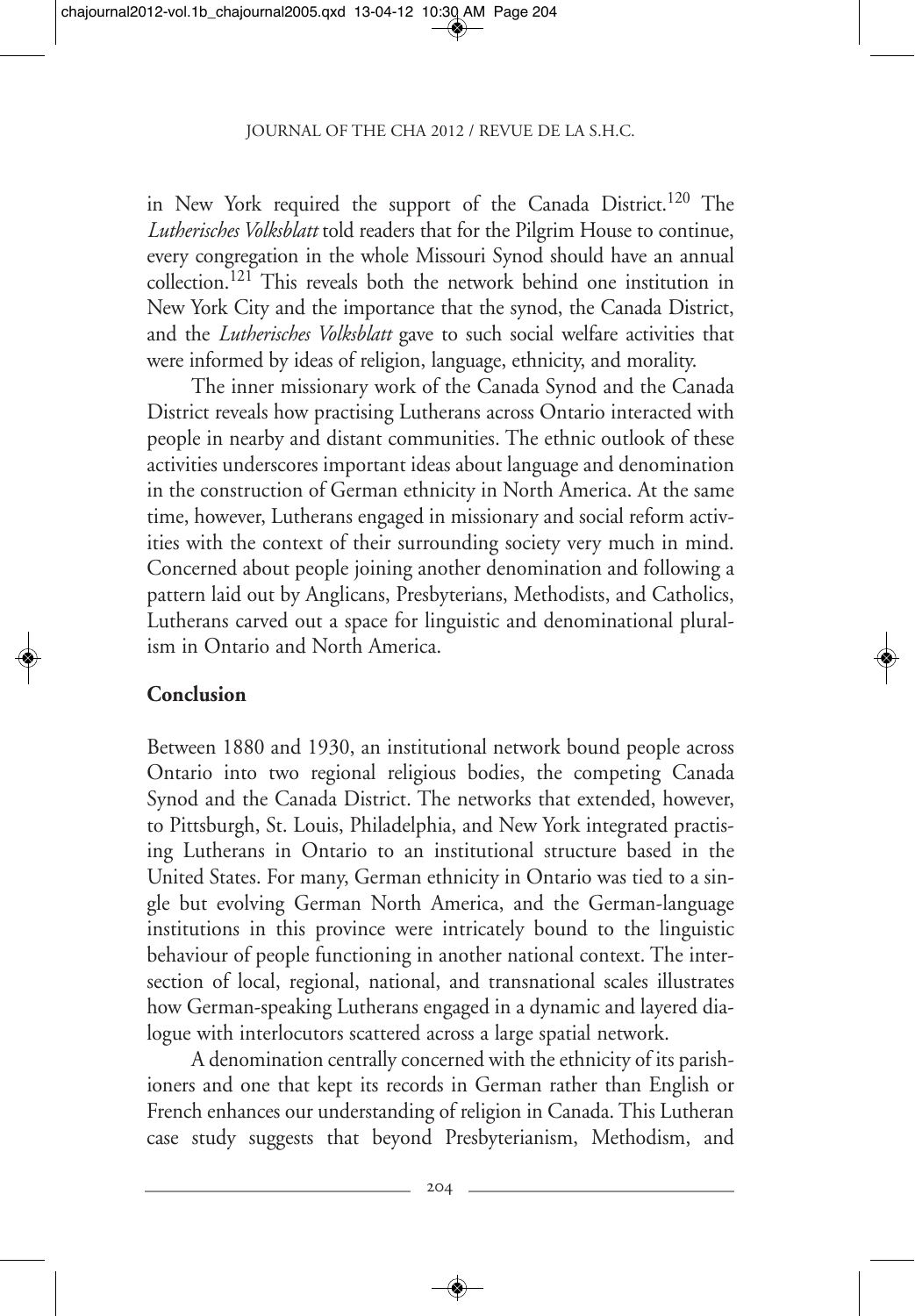Anglicanism, religion in Ontario, particularly when closely linked to ethnicity, functioned in a larger North American space. The story illustrated by Lutheranism is one that likely mirrored the experience of many immigrants. Moreover, a fundamental aspect of the Catholic Church has been to offer a range of services to immigrants in their preferred language, and thus Catholicism shares aspects of the relationship between denomination and ethnicity as well.

This article has demonstrated some of the ways that many German-speaking Lutherans imagined both nation and place. The similarities between the Lutheran Church and other denominations in Canada — Ontario as a hub for westward expansion, a significant portion of the clergy trained in Europe, and the growth of religious social welfare institutions — means that at least one large linguistic group participated in key aspects of the religious culture of the surrounding society. Yet the ethnic interests that accompanied the spread of Lutheranism suggest that religion and nation in Canada could intersect in a variety of ways not fully recognized by the historiographic focus on English-language denominations.

Through the lens of religion and space, this article has made three contributions to the study of German speakers in North America. First, for many people, ethnicity was shaped by religious participation and denominational identity. There was no single German community in Ontario nor in any single town, and the very existence of Germanlanguage Lutheran congregations meant that mutually exclusive communities oriented around denomination rather than ethnic heritage emerged. Second, evidence of linguistic change in the decades preceding World War I and the persistence of the German language as a unifying feature of organized Lutheranism after the war illustrates that many factors led to changing linguistic behaviour among the Canadian-born children of German speakers. This not to say that the war had no impact on German ethnicity in Ontario. However, considering that the Canada Synod and the Canada District were the two largest German-language institutions in Canada between 1880 and 1930 and that the language maintained an important place in this social space in the decade after the war, the singular importance attributed to the war should be rethought.

Third, the focus on space challenges our understanding of settlement and enclaves defined by ethnicity, and this argument contributes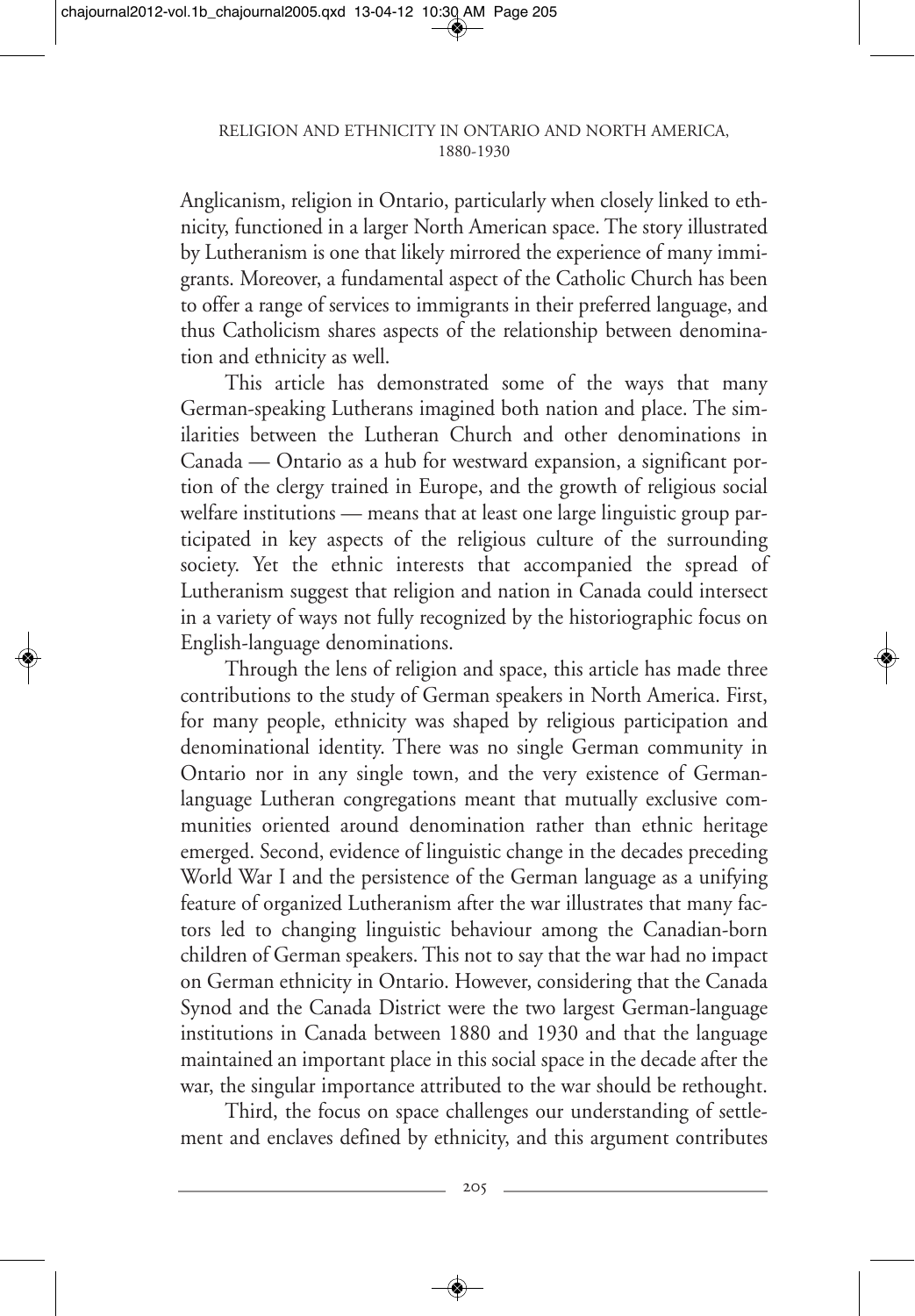to a broader discussion of ethnicity and migration in North America. The popular assumption and historiographic tendency to present Berlin and the surrounding Waterloo County as the site where German speakers in Ontario supposedly dwelled resembles the external perceptions of Little Italies and Chinatowns across North America. Spaces such as Waterloo County have come to be viewed as boxes where ethnic groups lived. The German-language Lutheran churches that dotted the Ontario landscape well beyond Waterloo County clearly contradicted such an idea, as did the anglophones who found themselves within these supposedly German spaces and as did the Lutheran children who preferred to speak English. A focus on the intersection of space, religion, and ethnicity offers new perspectives on the history of German speakers, religious diversity, and cultural pluralism in Ontario and North America.

\*\*\*

**Benjamin Bryce** is a SSHRC Postdoctoral Fellow in the Department of History at the University of Toronto. His research focuses on education, religion, and migration in Canada and Argentina.

**Benjamin Bryce** est boursier postdoctoral du CRSH au départment d'histoire à la University of Toronto. Ses recherches portent sur l'éducation, la religion et la migration au Canada et en Argentine.

### **Endnotes:**

- 1 *Verhandlungen der 42sten Jahres-Versammlung der Evangelisch-Lutherischen Synode von Canada, 1902* (Walkerton: Ontario Glocke Office, 1902), 2; *Verhandlungen der 64sten Jahresversammlung der Evangelisch-Lutherischen Synode von Canada, 1926* (1926), 44.
- 2 Wilfrid Laurier University Rare Books Collection (hereafter WLURBC), "Emil Hoffmann, 5.0.6 Lutheran Synod"; *Verhandlungen der 64sten Jahresversammlung der Evangelisch-Lutherischen Synode von Canada, 1926*, 43–4.
- 3 WLURBC, Emil Hoffmann, "My Life"; "Emil Hoffmann, 5.0.6 Lutheran Synod."
- 4 Few studies about German speakers in Ontario make reference to religion. For brief discussions, see Barbara Lorenzkowski, *Sounds of Ethnicity: Listening to*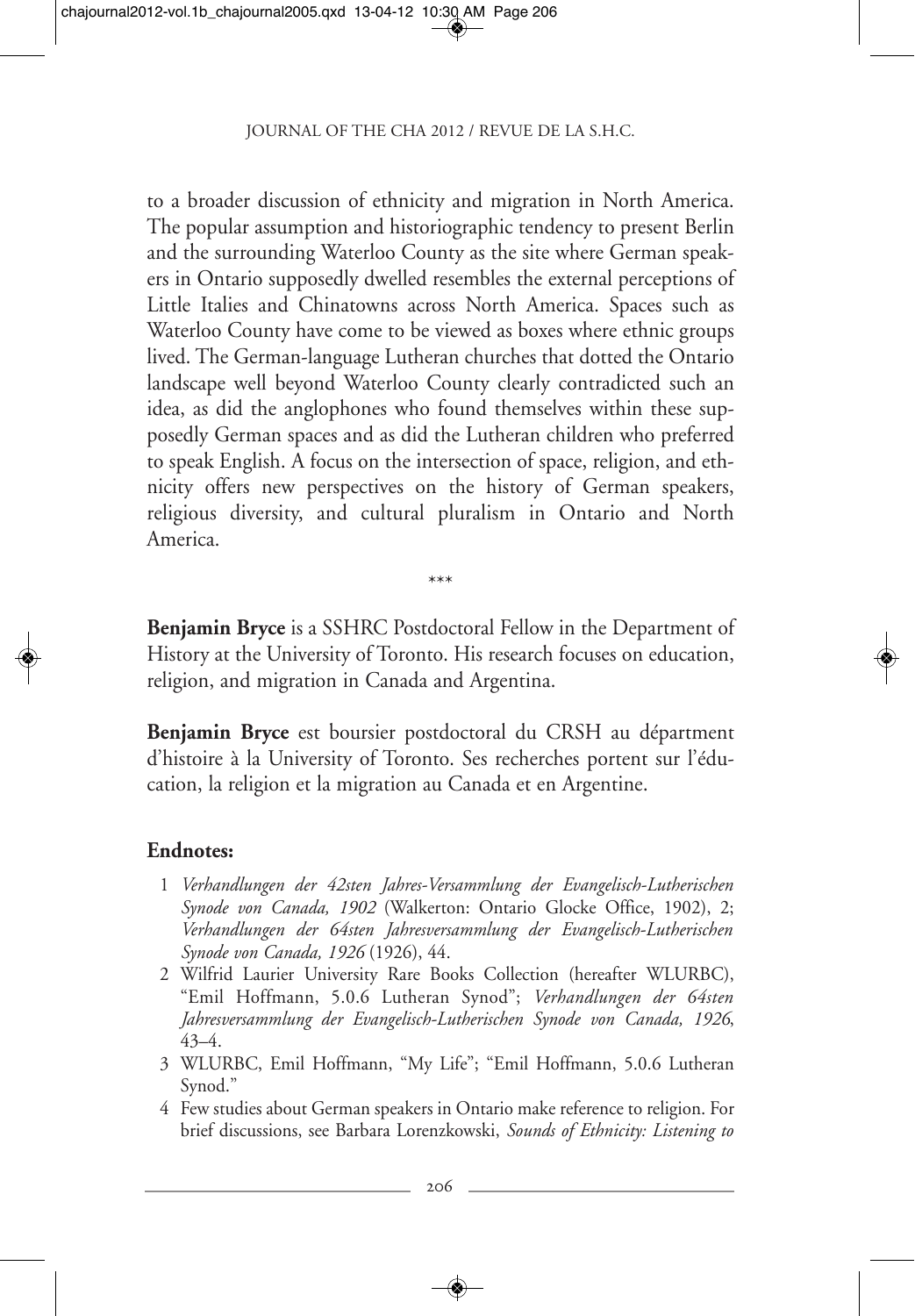*German North America, 1850-1914* (Winnipeg: University of Manitoba Press, 2010), 66; Joy Parr, *The Gender of Breadwinners: Women, Men, and Change in Two Industrial Towns, 1880–1950* (Toronto: University of Toronto Press, 1990), 139.

- 5 Richard Vaudry, *Anglicans and the Atlantic World: High Churchmen, Evangelicals, and the Quebec Connection* (Montreal and Kingston: McGill-Queen's University Press, 2003); Michael Gauvreau, "The Dividends of Empire: Church Establishments and Contested British Identities in the Canadas and the Maritimes, 1780–1850" in *Transatlantic Subjects: Ideas, Institutions, and Social Experience in Post-Revolutionary British North America*, ed. Nancy Christie (Montreal and Kingston: McGill-Queen's University Press, 2008), 199–250; Todd Webb, "How the Canadian Methodists Became British: Unity, Schism, and Transatlantic Identity, 1827–54" in *Transatlantic Subjects*, 188.
- 6 George Emery, *The Methodist Church on the Prairies, 1896-1914* (Montreal and Kingston: McGill-Queen's University Press, 2001), 87, 100–1.
- 7 Ruth Compton Brouwer, *New Women for God: Canadian Presbyterian Women and India Missions, 1876–1914* (Toronto: University of Toronto Press, 1990), 4, 7.
- 8 Werner Bausenhart, *German Immigration and Assimilation in Ontario, 1793–1918* (Toronto: Legas, 1989); Arthur Grenke, *The German Community of Winnipeg 1872 to 1919* (New York: AMS Press, 1991); Patricia McKegney, *The Kaiser's Bust: A Study of War-Time Propaganda in Berlin, Ontario 1914–1918* (Wellesley, Ont.: Bamberg Press, 1991); Ulrich Frisse, *Berlin, Ontario (1800–1916): Historische Identitäten von "Kanadas deutscher Hauptstadt": Ein Beitrag zur deutsch-kanadischen Migrations-, Akkulturationsund Perzeptionsgeschichte des 19. und frühen 20. Jahrhunderts* (New Dundee, Ont.: TransAtlantic Publishing, 2003); Anne Löchte, *Das Berliner Journal: Eine deutschsprachige Zeitung in Kanada, 1859–1918* (Göttingen, Germany: V & R Unipress, 2007).
- 9 Peter Conolly-Smith, *Translating America: An Immigrant Press Visualizes American Popular Culture, 1895–1918* (Washington, D.C.: Smithsonian Books, 2004); Russell Kazal, *Becoming Old Stock: The Paradox of German-American Identity* (Princeton, NJ: Princeton University Press, 2004); Lorenzkowski, *Sounds of Ethnicity*.
- 10 Lorenzkowski, *Sounds of Ethnicity*.
- 11 Heinz-Gerhard Haupt and Jürgen Kocka, eds., *Comparative and Transnational History: Central European Approaches and New Perspectives* (New York: Berghahn Books, 2009), 20.
- 12 Ibid., 3.
- 13 Thomas Bender, *A Nation Among Nations: America's Place in World History* (New York: Hill and Wang, 2006), 6.
- 14 Joseph Taylor argues that the term "transnational" often serves as nothing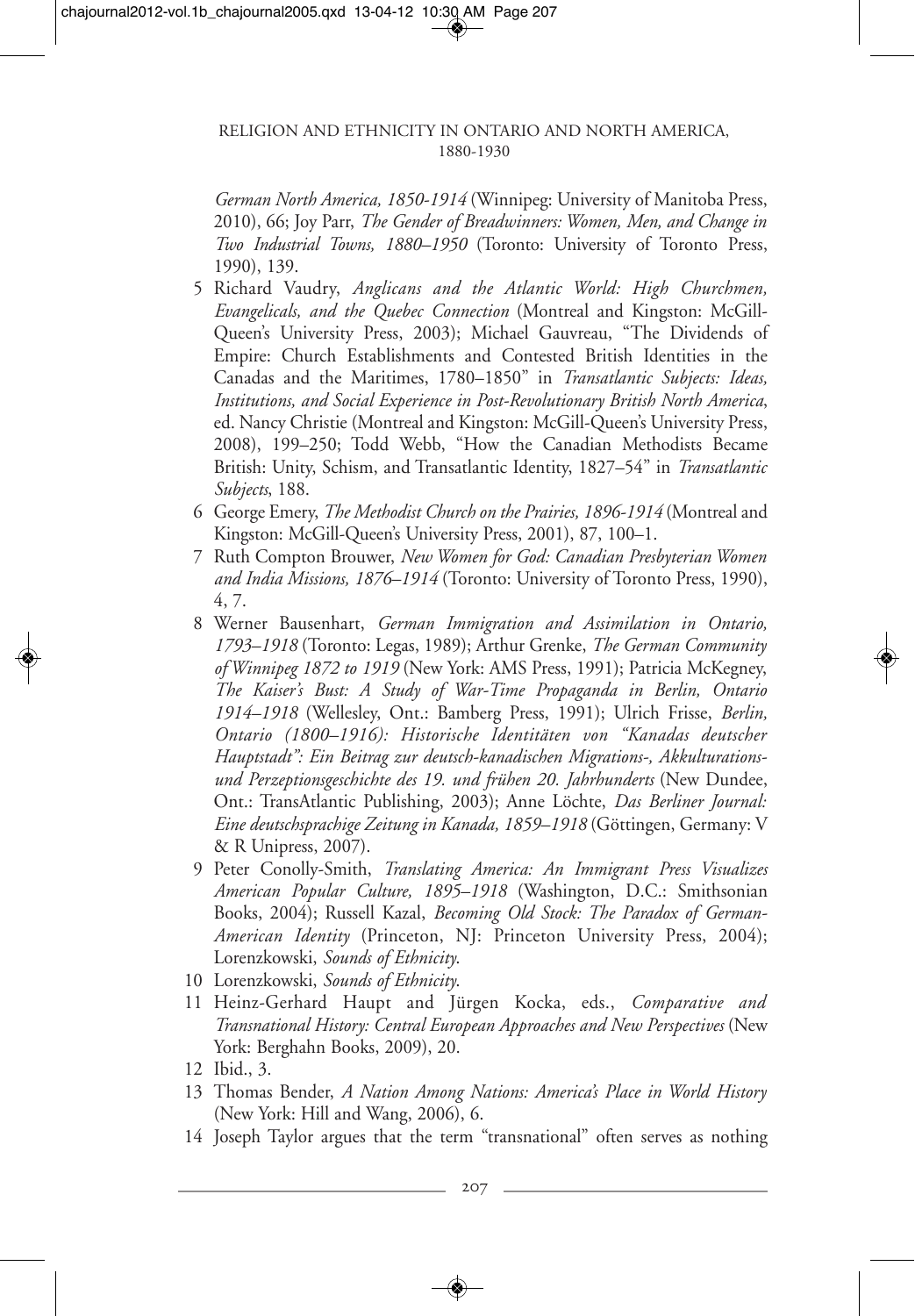more than an attractive replacement for "international" or "cross-border" or anything that crosses an international line. Joseph Taylor, "Boundary Terminology," *Environmental History* 13, no. 3 (2008): 454–81.

- 15 Eiichiro Azuma, *Between Two Empires: Race, History, and Transnationalism in Japanese America* (New York: Oxford University Press, 2005), 5–6.
- 16 Royden Loewen, *Family, Church, and Market: A Mennonite Community in the Old and New Worlds, 1850–1930* (Urbana and Chicago: University of Illinois Press, 1993), 5, 267–9.
- 17 Lorenzkowski, *Sounds of Ethnicity*, 148.
- 18 Frisse, *Berlin, Ontario*; Löchte, *Das Berliner Journal*; Lorenzkowski, *Sounds of Ethnicity*.
- 19 For more on this, see William Westfall, *Two Worlds: The Protestant Culture of Nineteenth-Century Ontario* (Montreal and Kingston: McGill-Queen's University Press, 1989); Lynne Marks, *Revivals and Roller Rinks: Religion, Leisure, and Identity in Late-Nineteenth-Century Small-Town Ontario* (Toronto: University of Toronto Press, 1996); Nancy Christie and Michael Gauvreau, *Christian Churches and their Peoples, 1840–1965: A Social History of Religion in Canada* (Toronto: University of Toronto Press, 2010).
- 20 Michael Gauvreau, *The Evangelical Century: College and Creed in English Canada from the Great Revival to the Great Depression* (Montreal and Kingston: McGill-Queen's University Press, 1991); John Webster Grant, *A Profusion of Spires: Religion in Nineteenth-Century Ontario* (Toronto: University of Toronto Press, 1988); Nancy Christie and Michael Gauvreau, *A Full-Orbed Christianity: The Protestant Churches and Social Welfare in Canada, 1900–1940* (Montreal and Kingston: McGill-Queen's University Press, 1996).
- 21 *Verhandlungen der Jahresversammlung der Evangelisch-Lutherischen Synode von Canada*, 1880, 1890, 1900, 1918, 1930.
- 22 Frank Malinsky, *Grace and Blessing: A History of the Ontario District of the Lutheran Church-Missouri Synod* (1954), 30. The column "Baptized Members" in Table I and "Communicants" in Table II describe two different things. Communicants are people who took communion and likely those who did so at least a few times a year. Conversely, many people could be counted as baptized members while not necessarily attending church on a regular basis. In both cases, the statistics reveal an ambiguous amount of religious participation.
- 23 *Verhandlungen der 32ten Jahres-Versammlung der Evangelisch-Lutherischen Synode von Canada, 1892* (Walkerton: Ontario Glocke Office, 1892), 15.
- 24 Ibid.
- 25 *Verhandlungen der 40sten Jahres-Versammlung der Evanglisch-Lutherischen Synode von Canada* (1900), 19.
- 26 *Verhandlungen der 64sten Jahresversammlung der Evangelisch-Lutherischen Synode von Canada* (1926), 39.
- 27 *Synodal-Bericht: Verhandlungen der deutschen evang.-luth. Synode von Missouri,*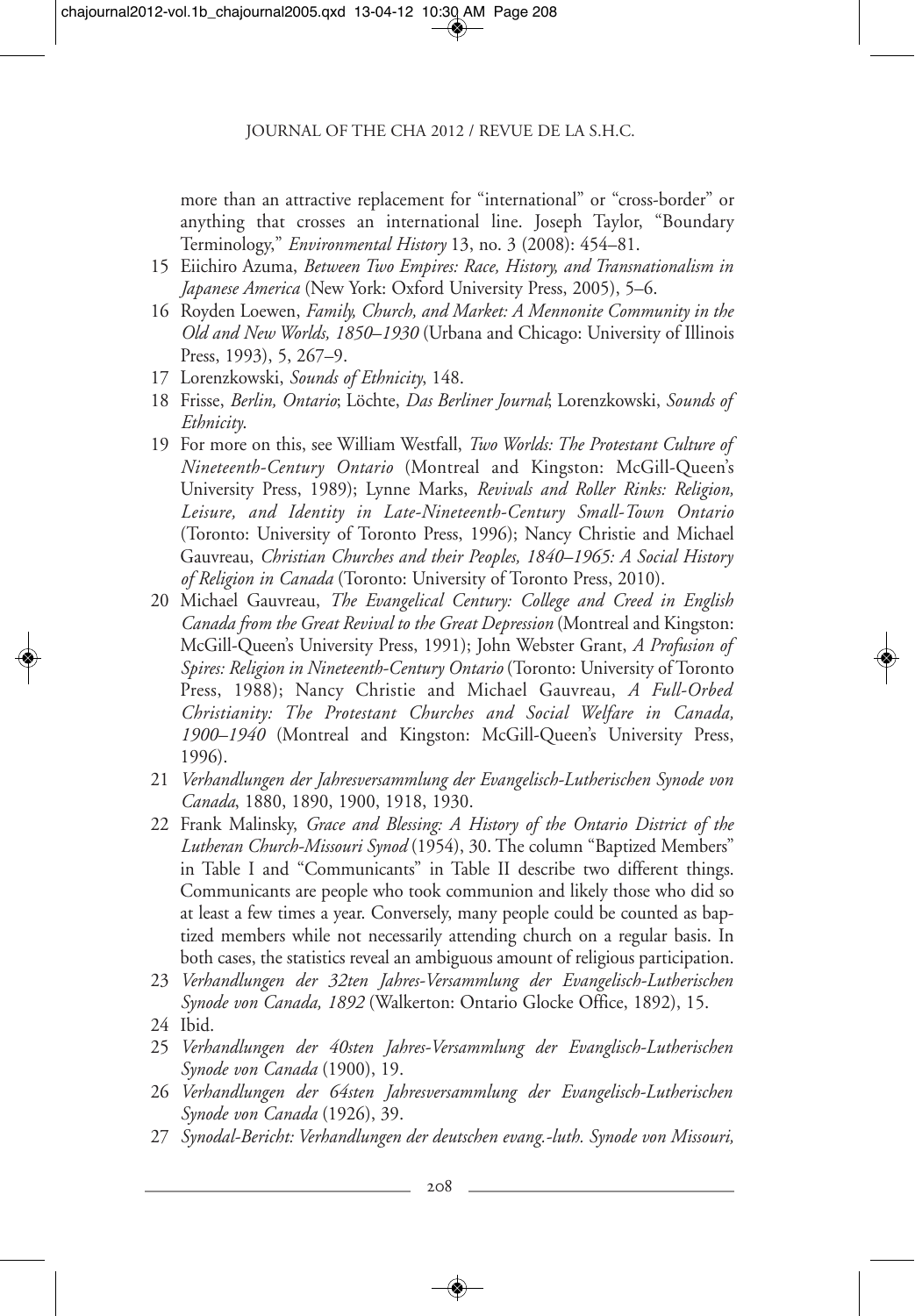#### RELIGION AND ETHNICITY IN ONTARIO AND NORTH AMERICA, 1880-1930

*Ohio und anderen Staaten. Canada-District, 1903* (St. Louis, MO: Concordia Publishing House, 1903), 61.

- 28 "Gemeinde-Nachrichten," *Lutherisches Volksblatt* (March 1908), 6–7.
- 29 *Ernest Hahn: His Life, Work and Place Among Us* (1951).
- 30 *Toronto Evening Telegram* (16 April 1910), 20.
- 31 "Toronto, das Arbeitsfeld unseres Distrikts," *Lutherisches Volksblatt* (15 November 1911), 3–4.
- 32 W.C. Boese, "Toronto Kirchenbau," *Lutherisches Volksblatt* (15 August 1911), 5. Also see "Notschrei aus Toronto," *Lutherisches Volksblatt* (15 July 1911), 2.
- 33 *Jubiläums-Büchlein: Festschrift zur Feier des 50-jährigen Jubiläums der evang. luther. Synode von Canada* (1911), 46, 54.
- 34 See the annual reports from these meetings (*Verhandlung der Jahresversammlung der Evangelisch-Lutherischen Synode von Canada*).
- 35 *Jubiläums-Büchlein*, 44–54. A small number of pastors from the New York Ministerium came to Ontario starting in the 1790s (Grant, 39).
- 36 *Verhandlungen der zwanzigsten Jahres-Versammlung der Evangelisch-Lutherischen Synode von Canada, 1880* (Berlin: Gedruckt bei Rittinger und Motz, "Berliner Journal" Office, 1880), 3.
- 37 *Verhandlungen der zweiundzwanzigsten Jahres-Versammlung der Evangelisch-Lutherischen Synode von Canada* (Listowel, Ont.: Dr. Al. Sommer's Privat-Officin, 1882), 8.
- 38 Malinsky, *Grace and Blessing*, 17–23.
- 39 Ibid., 23.
- 40 "Unsere Synode," *Lutherisches Volksblatt* (19 November 1914), 4; Jakob Riffel, *Die Rußlanddeutschen insbesondere die Wolgadeutschen am La Plata (Argentinien, Uruguay und Paraguay): Festschrift zum 50-jährigen Jubiläum ihrer Einwanderung (1878–1928)* (Buenos Aires: Imprenta Mercur), 77.
- 41 Practising Lutherans and their pastoral leadership may have become more open to English as the result of generational changes and as the result of the arrival of Lutheran immigrants to Ontario from other countries, such as Scandinavia and the Baltics.
- 42 *Jubiläums-Büchlein*, 44–5.
- 43 The four church bodies were the General Council, the General Synod, the General Synod of the South, and the Missouri Synod.
- 44 *Jubiläums-Büchlein*, 8–16. The exact number of congregations that left the Canada Synod is unclear, but in 1910, the Synod of Central Canada had 14 congregations and ten pastors.
- 45 *Verhandlungen der 55sten Jahres-Versammlung der Evangelisch-Lutherischen Synode von Canada, 1917*, 71; *Verhandlungen der 56sten Jahres-Versammlung der Evangelisch-Lutherischen Synode von Canada, 1918*, 38; *Verhandlungen der 63sten Jahresversammlungen der Evangelisch-Lutherischen Synode von Canada, 1925*, 46.
- 46 *St. Matthews Annual Report 1924*, 5.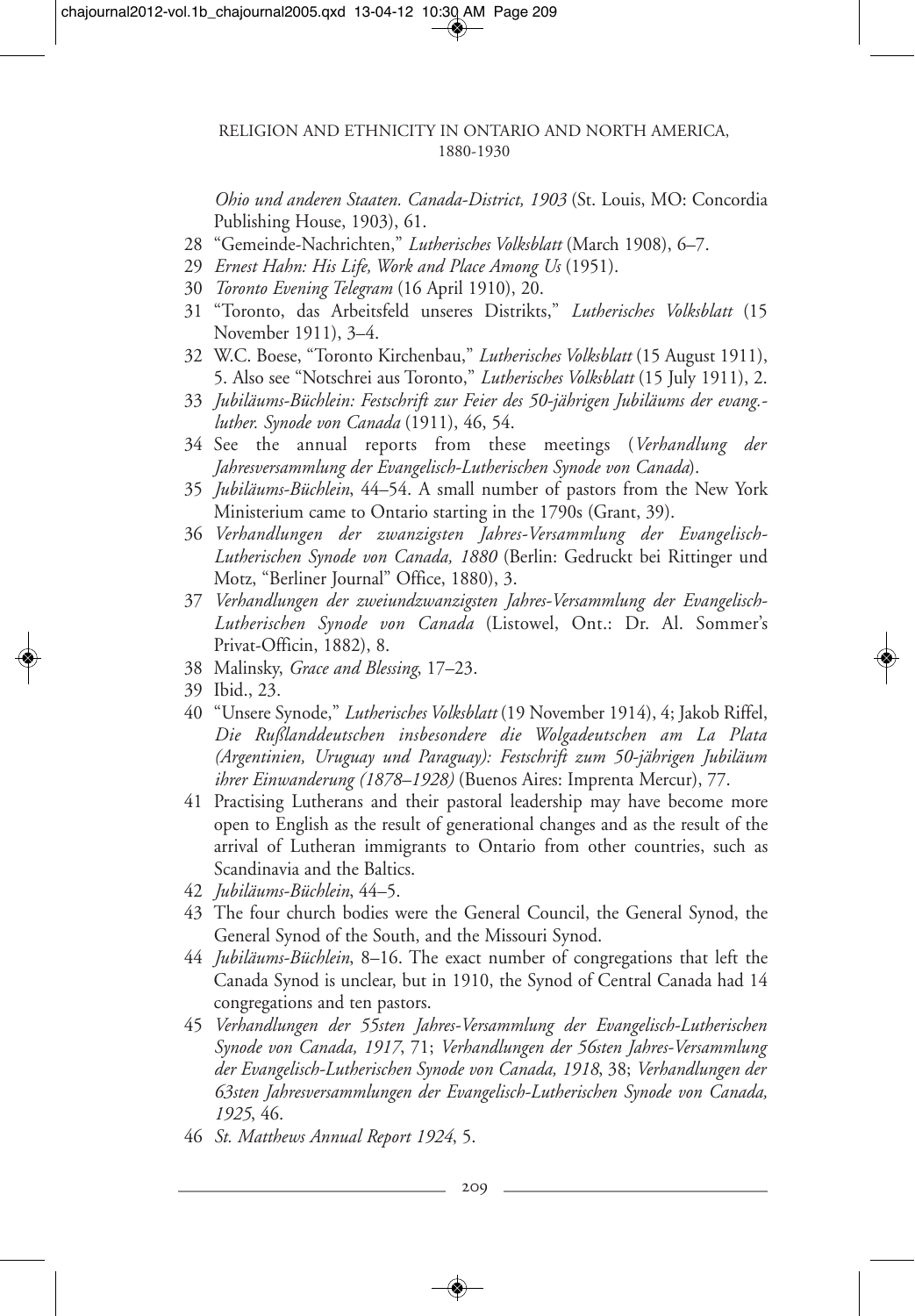- 47 *Deutsche Lutheraner* was published between 1910 and 1922 and then was replaced by the *Lutherischer Herold*, published between 1922 and 1943.
- 48 The paper regularly published the names of all readers who renewed their subscriptions.
- 49 For more on this, for example, see "Erwiderung auf Pastor Hoffmanns Artikel: Lutherisch oder nicht?" *Lutherisches Volksblatt* (1 March 1889) and (1 May 1889); "Aus Hamburg," *Lutherisches Volksblatt* (19 July 1894); "Erklärung," *Lutherisches Volksblatt* (21 January 1897).
- 50 Beyond regularly discussing Luther, the Missouri Synod celebrated the 350th anniversary of the Augsburg Confession and the 300th anniversary of the Book of Concord in 1880. "Unser doppeltes Jubiläum am 23. Juni 1880," *Lutherisches Volksblatt* (1 June 1880), 2.
- 51 Gauvreau, "The Dividends of Empire," 199–250.
- 52 Emery, *Methodist Church on the Prairies*, 100–1.
- 53 Roberto Perin, *Rome in Canada: The Vatican and Canadian Affairs in the Late Victorian Age* (Toronto: University of Toronto Press, 1990); Pierre Savard, *Jules-Paul Tardivel, la France et les États-Unis 1851–1905* (Québec: Les Presses de l'Université Laval, 1967).
- 54 John Zucchi, *Italians in Toronto: Developments of a National Identity, 1875–1935* (Montreal and Kingston: McGill-Queen's University Press, 1988), 118–40. Guy Laperrière documents the arrival of priests from France in Quebec, and Robert Choquette examines the arrival of priests from France and Belgium to the Canadian Prairies. Guy Laperrière, *Les congrégations religieuses: de la France au Québec, 1880–1914* (Sainte-Foy, Que: Les Presses de l'Université Laval, 1996); Robert Choquette, *The Oblate Assault on Canada's Northwest* (Ottawa: University of Ottawa Press, 1995).
- 55 See the annual reports of the Canada Synod (*Verhandlungen der Jahresversammlung der Evangelisch-Lutherischen Synode von Canada*).
- 56 In 1880, the synod supported three men. *Verhandlungen der zwanzigsten Jahres-Versammlung der Evangelisch-Lutherischen Synode von Canada, 1880* (Berlin: Gedruckt bei Rittinger und Motz, Berliner Journal Office, 1880), 27–8. In 1891, the two sons of E.M. Genzmer, a pastor in Toronto, completed their training in Philadelphia and returned to Ontario. *Verhandlungen der 31. Jahres-Versammlung der Evangelisch-Lutherischen Synode von Canada, 1891* (Walkerton: Ontario Glocke Office, 1891), 6.
- 57 The Canada District's founder, A. Ernst, had come from the United States. Pastors of different congregations regularly came from the United States, but also left the Canada District to join other districts of the Missouri Synod. For example, see "Aus unseren Gemeinden," *Lutherisches Volksblatt* (19 July 1894), 118.
- 58 "Deutsche Einheimische Mission," *Kirchen-Blatt* (15 March 1886), 4. The seminary merged with another one in nearby Breklum in 1918, and the two ceased activities in 1931. The Breklum seminary worked with the General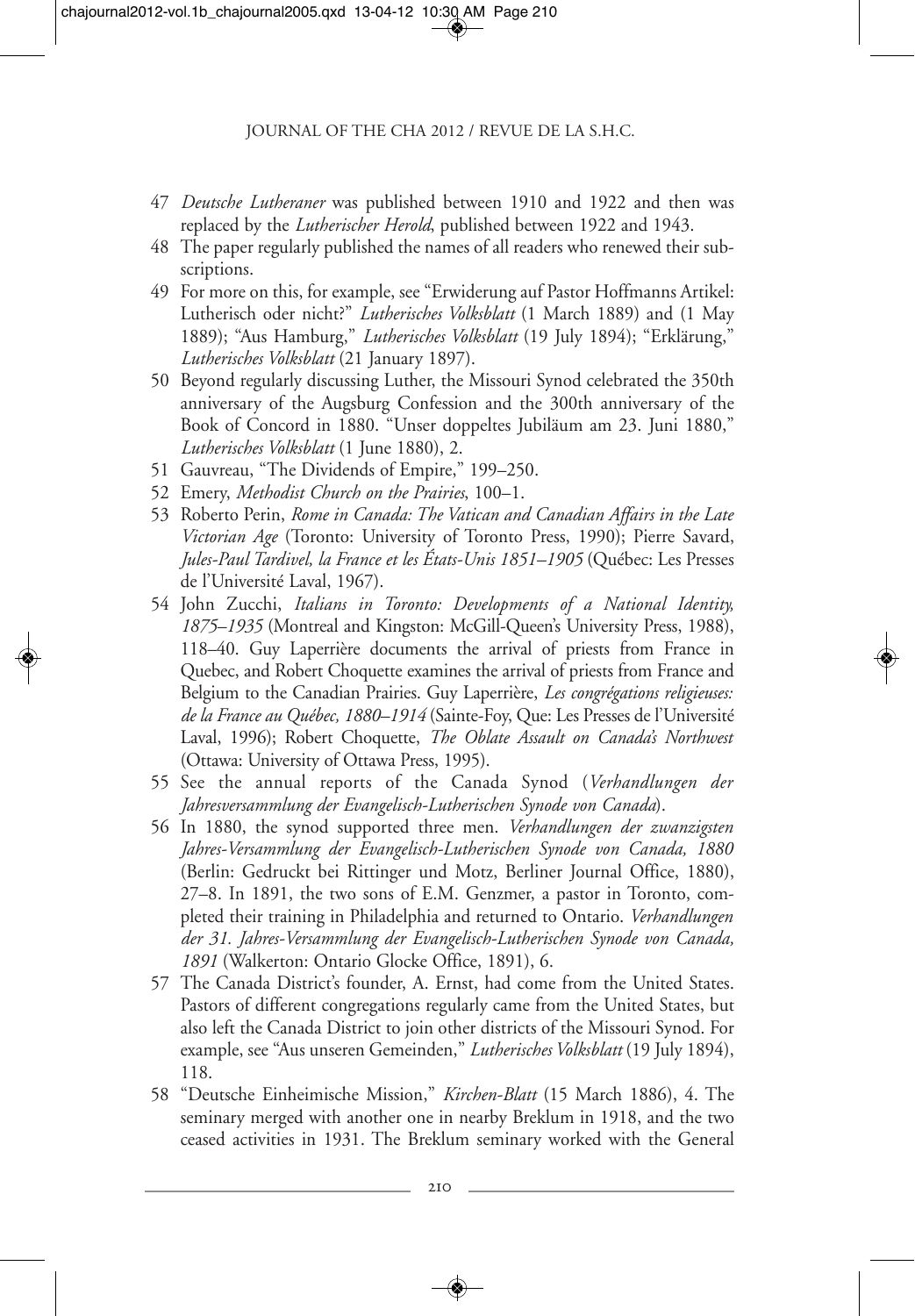Synod, a large Lutheran church body in the United States separate from the General Council. The two American church bodies merged in 1918 and created the United Lutheran Church in America along with the United Synod of the South.

- 59 *Annual Report 1927. St Matthews Evangelical Lutheran, Kitchener, Ontario*, 7.
- 60 *Verhandlungen der dreiundzwanzigsten Jahres-Versammlung der Evangelisch-Lutherischen Synode von Canada, 1883* (Neu-Hamburg: Otto Preußpich, Volksblatt Office, 1883), 16.
- 61 "Deutsche Einheimische Mission," *Kirchen-Blatt* (15 March 1886), 4.
- 62 J.J. Kündig, "Deutsches Predigerseminar," *Kirchen-Blatt* (1 May 1886), 6.
- 63 For more on this language shift in Ontario, see Benjamin Bryce, "Making Ethnic Space: Education, Religion, and the German Language in Argentina and Canada, 1880–1930," (Ph.D. diss., York University, 2013).
- 64 For a detailed study of the Catholic priests in Waterloo County and questions about language use, see Theobald Spetz, *The Catholic Church in Waterloo County* (Toronto: Catholic Register and Extension, 1916); John Iwicki and James Wahl, *Resurrectionist Charist: A History of the Congregation of the Resurrection, 150 Years, 1836–1886*, vol. I (Rome: Tip Poliglotta della Pontificia Università Gregoriana, 1986); John Iwicki, *Resurrectionist Charism: A History of the Congregation of the Resurrection, 1887–1932*, vol. II (Rome: Tip Poliglotta della Pontificia Università Gregoriana, 1992); James Wahl, "Father Louis Funcken's Contribution to German Catholicism in Waterloo County, Ontario," *CCHA Study Sessions* 50 (1983): 513–31.
- 65 *Verhandlungen der einundzwanzigsten Jahres-Versammlung der Evangelisch-Lutherischen Synode von Canada, 1881* (Neu-Hamburg: Gedruckt von Preßprich & Ritz, Volkblatt Office, 1881), 18.
- 66 Ibid., 19.
- 67 Amicus, "Woher nehmen wir unsere Pastoren," *Kirchen-Blatt* (15 March 1886), 6.
- 68 A.R.S., "Anmerkung," *Kirchen-Blatt* (15 March 1886), 6.
- 69 "Der Beachtung werth," *Kirchen-Blatt* (15 April 1886), 4.
- 70 J.J. Kündig, "Deutsches Predigerseminar," *Kirchen-Blatt* (1 May 1 1886), 6.
- 71 Ibid.
- 72 Ibid.; *Verhandlungen der 64sten Jahresversammlung der Evangelisch-Lutherischen Synode von Canada, 1926*, 43.
- 73 For example, a pastor came from Kropp to Normandy, Ontario, in 1901. "Kirchliche Nachrichten," *Kirchen-Blatt* (5 September 1901), 221.
- 74 "Unsere neue Verbindung mit Kropp," *Kirchen-Blatt* (16 December 1909), 6.
- 75 *Verhandlungen der 53sten Jahres-Versammlung der Evangelisch-Lutherischen Synode von Canada, 1914*, 11.
- 76 *Verhandlungen der 49sten Jahres-Versammlung der Evangelisch-Lutherischen Synode von Canada, 1909* (Pembroke, Ont.: Druckerei der Deutschen Post, 1909), 16–17.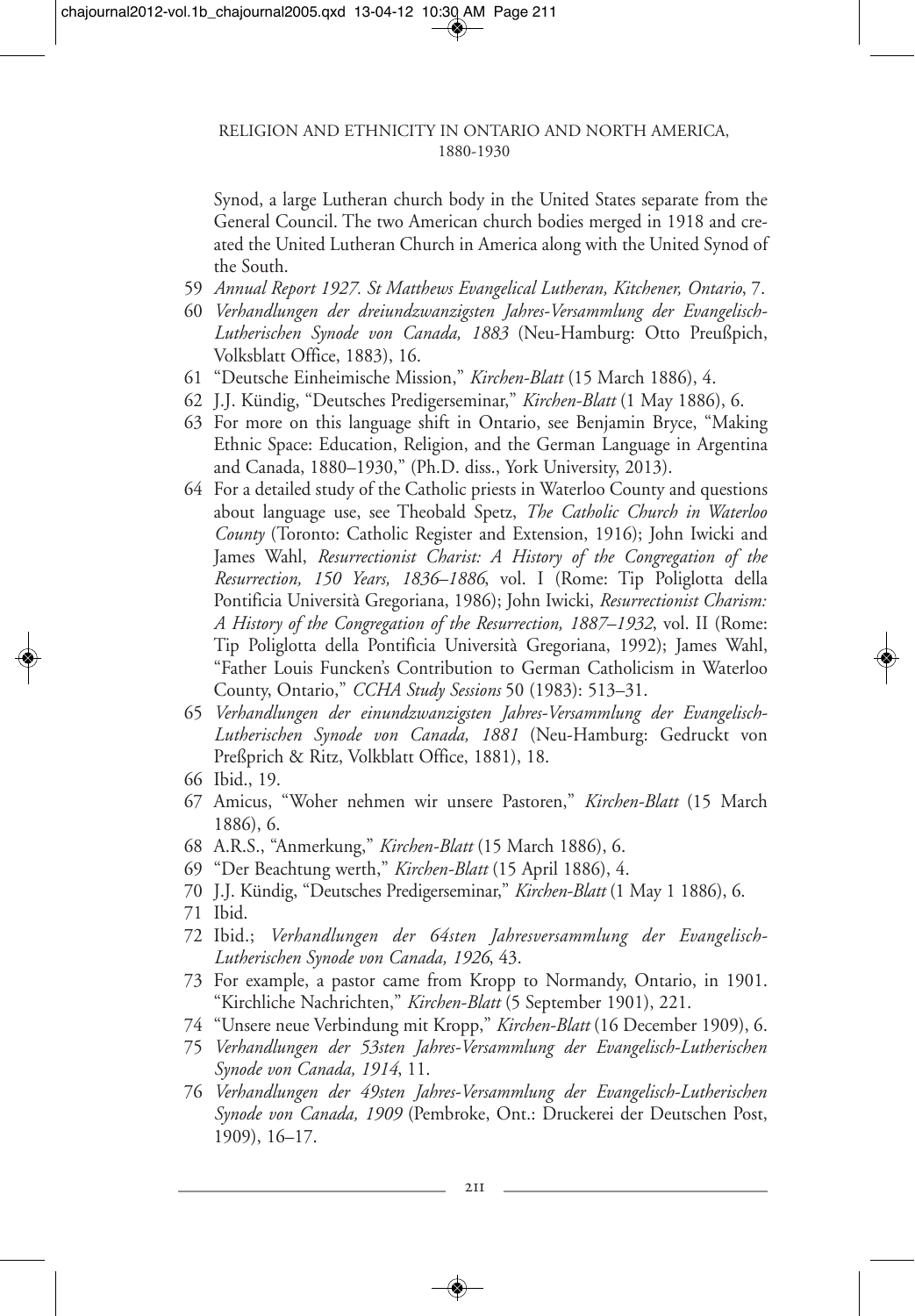- 77 "Unsere neue Verbindung mit Kropp," *Kirchen-Blatt* (16 December 1909), 5.
- 78 Ibid., 4.
- 79 Ibid., 5.
- 80 See the "Jahresbericht des Schatzmeisters" in the annual reports of the synodical meetings (*Verhandlungen der Jahresversammlung der Evangelisch-Lutherischen Synode von Canada*).
- 81 *Verhandlungen der 50sten Jahres-Versammlung der Evangelisch-Lutherischen Synode von Canada, 1911*, 14.
- 82 *The Evangelical Lutheran Theological Seminary at Waterloo Ontario, 1913–1914*, 8. The German Home Mission was the official translation of the *innere Mission* in documents produced in English by the pastors of the Canada Synod. In the synod's German-language documents, the *innere Mission* was the most common name, but the *einheimische Mission* also appeared in the sources.
- 83 See the "Jahresbericht des Schatzmeisters" in the annual reports of the synodical meetings (*Verhandlungen der Jahresversammlung der Evangelisch-Lutherischen Synode von Canada*), particularly for the years mentioned.
- 84 *Verhandlungen der 56sten Jahres-Versammlung der Evangelisch-Lutherischen Synode von Canada, 1918*, 29.
- 85 Ibid., 48.
- 86 *Verhandlungen der 63sten Jahresversammlung der Evangelisch-Lutherischen Synode von Canada, 1925*, 28–31.
- 87 *Verhandlungen der 64sten Jahresversammlung der Evangelisch-Lutherischen Synode von Canada, 1926*, 55.
- 88 *Verhandlungen der 68sten Jahresversammlung der Evangelisch-Lutherischen Synode von Canada, 1930*, 12, 31–2.
- 89 Ibid., 74–5.
- 90 The *innere Mission* in Germany was aimed at the entire German society, whereas in North America it was aimed solely at people of German heritage. In Germany in this period, the term *innere Mission* described what many English North Americans called the home mission, namely proselytizing and moral reform. However, in Canada and the United States, the Lutheran *innere Mission* focused specifically on lapsed Lutherans and on social welfare and moral reform aimed at German speakers and not people of other ethnic backgrounds.
- 91 The two linguistic communities would be English Canadians and German-Canadians, the former speaking only English and the latter being at least somewhat proficient in both languages.
- 92 *Verhandlungen der 49sten Jahres-Versammlung der Evangelisch-Lutherischen Synode von Canada, 1910* (Pembroke, Ont.: Deutsche Post, 1910), 15.
- 93 *Verhandlungen der 30. Jahres-Versammlung der Evangelisch-Lutherischen Synode von Canada 1890* (Walkerton, Ont.: J.A. Rittinger, Die Ontario Glocke Office, 1890), 20.
- 94 For example, see "Winnipeg," *Kirchen-Blatt* (15 February 1890), 182; "Kirche und Mission, *Kirchen-Blatt* (11 August 1898), 191.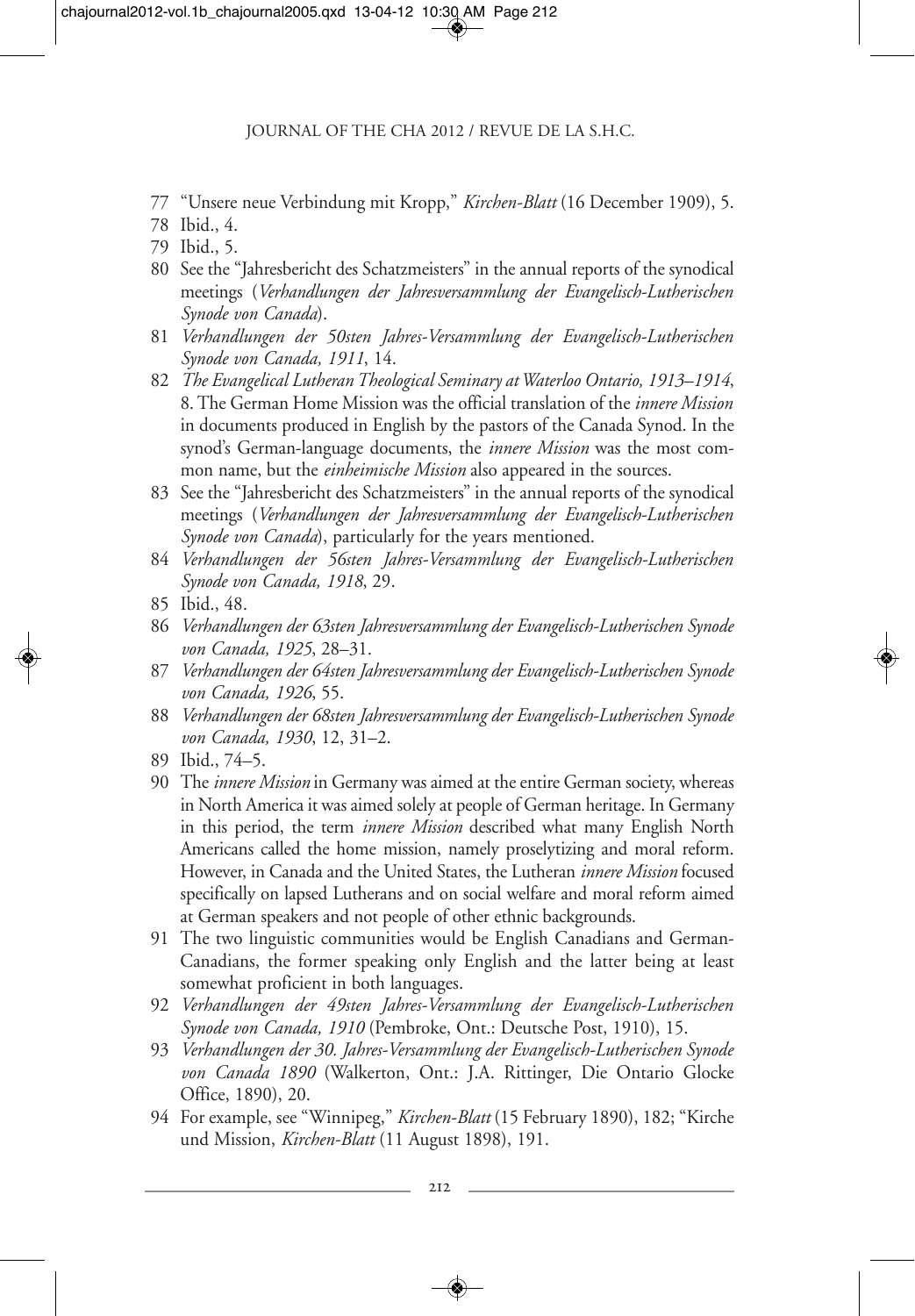#### RELIGION AND ETHNICITY IN ONTARIO AND NORTH AMERICA, 1880-1930

- 95 *Verhandlungen der 31. Jahres-Versammlung der Evangelisch-Lutherischen Synode von Canada, 1891* (Walkerton: Ontario Glocke Office, 1891), 8.
- 96 "Kirchliche Nachrichten," *Kirchen-Blatt* (25 February 1904), 398.
- 97 *Verhandlungen der 42sten Jahres-Versammlung der Evangelisch-Lutherischen Synode von Canada, 1902* (Walkerton: Ontario Glocke Office, 1902), 20.
- 98 Ibid.
- 99 "Nachrichten aus dem Missionsgebiet im canadischen Nordwesten," *Lutherisches Volksblatt* (21 January 1897), 15; "Nachrichten aus dem Missionsgebiet im canadischen Nordwesten," *Lutherisches Volksblatt* (4 February 1897), 21; "Nachrichten aus dem Missionsgebiet im canadischen Nordwesten," *Lutherisches Volksblatt* (4 March 1897), 37.
- 100 "Nachrichten aus dem Missionsgebiet im canadischen Nordwesten," *Lutherisches Volksblatt* (4 March 1897), 37.
- 101 "Aus Zeit und Kirche," *Lutherisches Volksblatt* (15 April 1915), 6.
- 102 In 1922, congregations of western Canada formed their own district and in that year the Canada District was renamed the Ontario District (Malinsky, *Grace and Blessing*, 23).
- 103 Christie and Gauvreau, *Christian Churches and their Peoples*, 73.
- 104 Emery, *Methodist Church on the Prairies*, 87, 100–3.
- 105 In studies of social reform movements at the turn of the twentieth century, when and if immigrants and ethnic minorities appear, they are often discussed as the objects of paternalistic projects organized by Canadian elites. For more on this, for example, see Mariana Valverde, *The Age of Light, Soap, and Water: Moral Reform in English Canada, 1885–1925* (Toronto: McClelland & Stewart, 1991); or Nancy Christie and Michael Gauvreau, *A Full-Orbed Christianity: The Protestant Churches and Social Welfare in Canada, 1900–1940* (Montreal and Kingston: McGill-Queen's University Press, 1996). In studies of immigration and religion rather than social and moral reform, some scholars have considered organizations run by immigrants. Mark McGowan, *The Waning of the Green: Catholics, the Irish, and Identity in Toronto, 1887–1922* (Montreal and Kingston: McGill-Queen's University Press, 1999); Brian Clarke, *Piety and Nationalism: Lay Voluntary Associations and the Creation of an Irish-Catholic Community in Toronto, 1850–1895* (Montreal and Kingston: McGill-Queen's University Press, 1993).
- 106 For more on the instability of ethnicity, see Werner Sollors, ed., *The Invention of Ethnicity* (New York: Oxford University Press, 1989); Kathleen Neils Conzen, David Gerber, Ewa Morawska, George Pozzetta, and Rudolph Vecoli, "The Invention of Ethnicity: A Perspective from the U.S.A.," *Journal of American Ethnic History* 12, no. 1 (1992): 3–41; David Goldstein and Audrey Thacker, eds., *Complicating Constructions: Race, Ethnicity, and Hybridity in American Texts* (Seattle: University of Washington Press, 2007).
- 107 *Verhandlungen der zwanzigsten Jahres-Versammlung der Evangelisch-Lutherischen Synode von Canada, 1880* (Berlin: Gedruckt bei Rittinger und